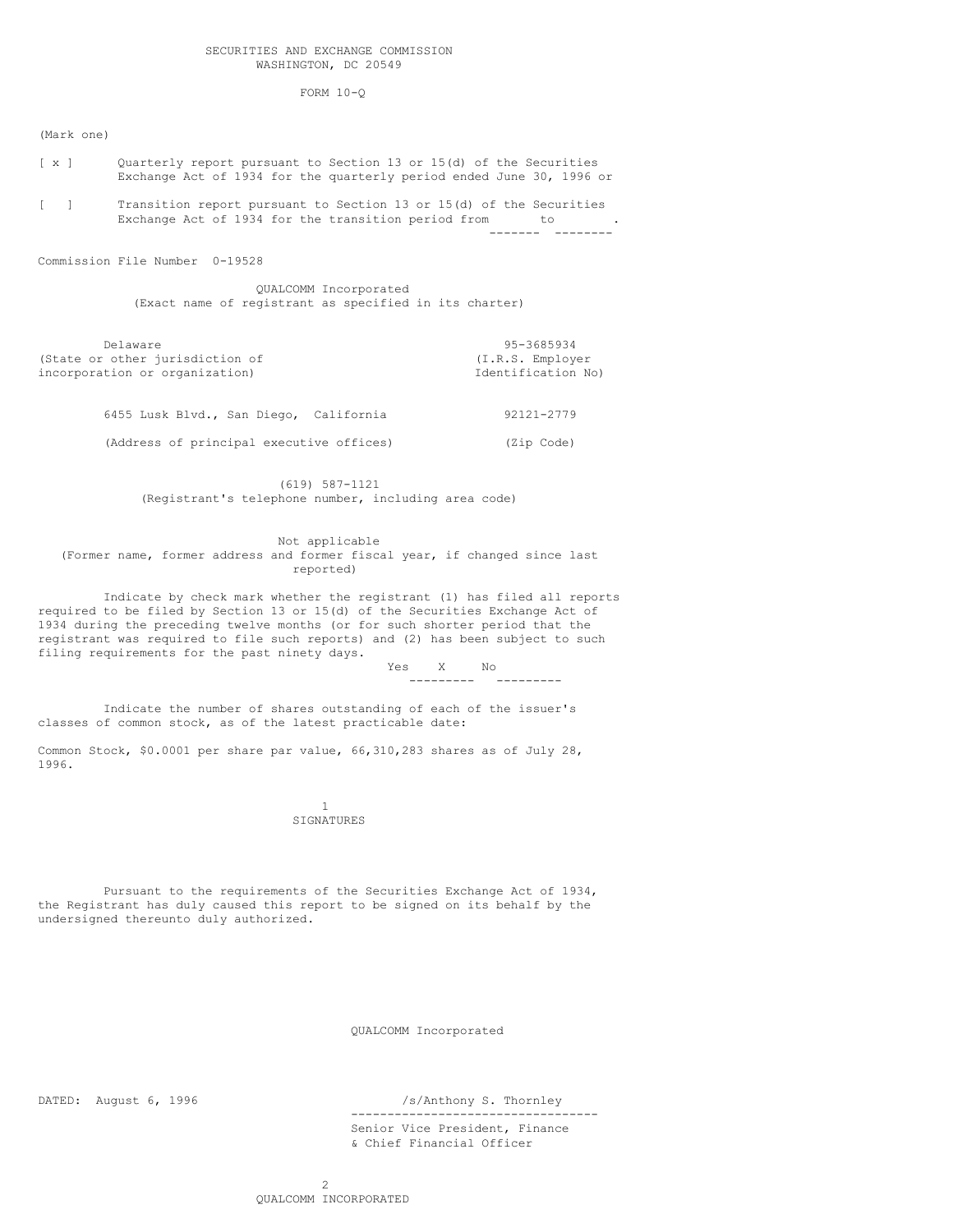PART I. FINANCIAL INFORMATION PAGE

| Item 1. Condensed Consolidated Financial Statements (Unaudited)                                  |                                     |                                  |
|--------------------------------------------------------------------------------------------------|-------------------------------------|----------------------------------|
| Condensed Consolidated Balance Sheets                                                            |                                     | 4                                |
| Condensed Consolidated Statements of Income                                                      |                                     | 5                                |
| Condensed Consolidated Statements of Cash Flows                                                  |                                     | 6                                |
| Notes to Condensed Consolidated Financial Statements                                             |                                     | $7 - 10$                         |
| Item 2. Management's Discussion and Analysis of Results<br>of Operations and Financial Condition |                                     | $10 - 17$                        |
| PART II. OTHER INFORMATION                                                                       |                                     | 18                               |
| Item 6. Exhibits and Reports on Form 8-K                                                         |                                     |                                  |
| Exhibit 11.1- Computation of Earnings Per Share                                                  |                                     |                                  |
| 3                                                                                                |                                     |                                  |
| PART I. FINANCIAL INFORMATION                                                                    |                                     |                                  |
| ITEM 1. CONDENSED CONSOLIDATED FINANCIAL STATEMENTS                                              |                                     |                                  |
| OUALCOMM INCORPORATED                                                                            |                                     |                                  |
| CONDENSED CONSOLIDATED BALANCE SHEETS<br>(In thousands)<br>(Unaudited)                           |                                     |                                  |
| ASSETS                                                                                           |                                     |                                  |
| $<$ TABLE $>$<br><caption></caption>                                                             |                                     | June 30, 1996 September 24, 1995 |
|                                                                                                  | -------------                       | ___________________              |
| $<$ S $>$<br>CURRENT ASSETS:                                                                     | $<<$ $>$                            | < <c></c>                        |
| Cash and cash equivalents<br>Investments                                                         | \$99,437<br>209,275                 | \$500,629<br>66,335              |
| Accounts receivable, net                                                                         | 193,440                             | 82,733                           |
| Inventories<br>Other current assets                                                              | 129,726<br>16,585                   | 44,010<br>10,923                 |
|                                                                                                  | -----------                         | ---------                        |
| Total current assets<br>PROPERTY, PLANT AND EQUIPMENT, NET                                       | 648,463<br>297,737                  | 704,630<br>185,513               |
| INVESTMENTS                                                                                      | 17,011                              | 12,032                           |
| OTHER ASSETS                                                                                     | 71,382<br>----------                | 38,542<br>--------               |
| TOTAL ASSETS                                                                                     | \$1,034,593                         | \$940,717                        |
| LIABILITIES AND STOCKHOLDERS' EQUITY                                                             |                                     |                                  |
| CURRENT LIABILITIES:                                                                             |                                     |                                  |
| Accounts payable and accrued liabilities                                                         | \$153,839                           | \$95,769                         |
| Unearned revenue<br>Current portion of long-term debt                                            | 10,419<br>1,293                     | 8,213<br>1,015                   |
|                                                                                                  | __________                          | --------                         |
| Total current liabilities<br>LONG-TERM DEBT                                                      | 165,551<br>37,269                   | 104,997<br>33,479                |
| OTHER LIABILITIES                                                                                | 2,050                               | 2,624                            |
| Total liabilities                                                                                | ----------<br>204,870<br>---------- | --------<br>141,100<br>--------  |
| Commitments and contingencies (Note 4)                                                           |                                     |                                  |
| STOCKHOLDERS' EQUITY:                                                                            |                                     |                                  |
| Preferred stock, \$0.0001 par value<br>Common stock, \$0.0001 par value                          | 7                                   | 6                                |

Paid-in capital 611,794 794,774 Retained earnings and the set of the set of the set of the set of the set of the set of the set of the set of t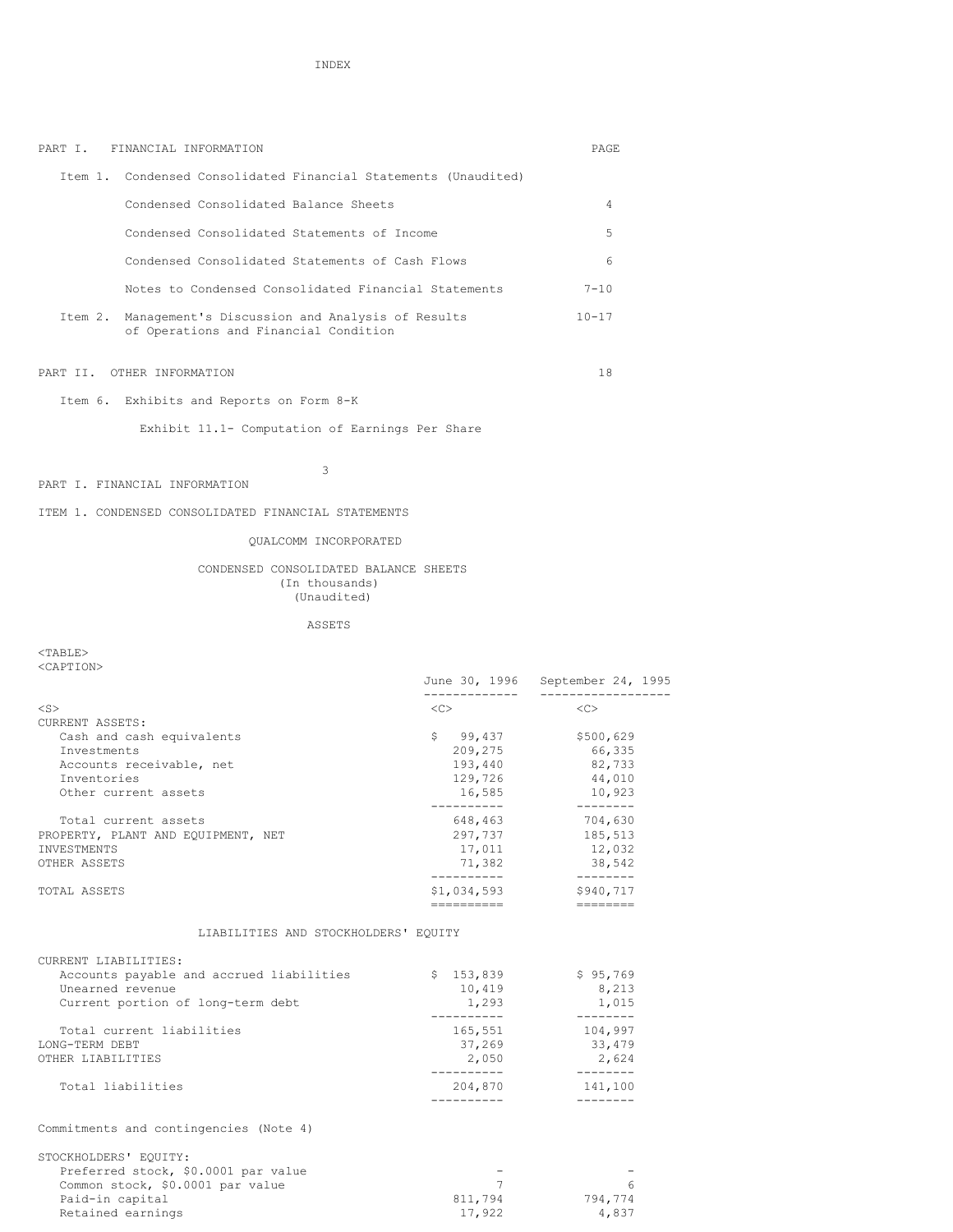| Total stockholders' equity                 | 829,723     | 799.617   |
|--------------------------------------------|-------------|-----------|
|                                            |             |           |
| TOTAL LIABILITIES AND STOCKHOLDERS' EQUITY | \$1,034,593 | \$940.717 |
|                                            |             |           |
|                                            |             |           |

 $<$ /TABLE>

See Notes to Condensed Consolidated Financial Statements.

4 QUALCOMM INCORPORATED

CONDENSED CONSOLIDATED STATEMENTS OF INCOME (In thousands, except for per share data) (Unaudited)

<TABLE>

| <caption></caption>                                    |                                                                                                                                                                                                                                                                                                                                                                                                                                                                                                                                                                                                                                                                                                                                          |                                                                                                                                                                                                                                                                                                                                                                                                                                                                                                                                                                      |                                                                                                                                                                                                                                                                                                                                                                                                                                                                                                                                                            |                                                                                                                                                                                                                                                                                                                                                                                                                                                                                                                                                                      |  |
|--------------------------------------------------------|------------------------------------------------------------------------------------------------------------------------------------------------------------------------------------------------------------------------------------------------------------------------------------------------------------------------------------------------------------------------------------------------------------------------------------------------------------------------------------------------------------------------------------------------------------------------------------------------------------------------------------------------------------------------------------------------------------------------------------------|----------------------------------------------------------------------------------------------------------------------------------------------------------------------------------------------------------------------------------------------------------------------------------------------------------------------------------------------------------------------------------------------------------------------------------------------------------------------------------------------------------------------------------------------------------------------|------------------------------------------------------------------------------------------------------------------------------------------------------------------------------------------------------------------------------------------------------------------------------------------------------------------------------------------------------------------------------------------------------------------------------------------------------------------------------------------------------------------------------------------------------------|----------------------------------------------------------------------------------------------------------------------------------------------------------------------------------------------------------------------------------------------------------------------------------------------------------------------------------------------------------------------------------------------------------------------------------------------------------------------------------------------------------------------------------------------------------------------|--|
|                                                        | Three months ended<br>__________________                                                                                                                                                                                                                                                                                                                                                                                                                                                                                                                                                                                                                                                                                                 |                                                                                                                                                                                                                                                                                                                                                                                                                                                                                                                                                                      |                                                                                                                                                                                                                                                                                                                                                                                                                                                                                                                                                            | Nine months ended<br>-----------------                                                                                                                                                                                                                                                                                                                                                                                                                                                                                                                               |  |
|                                                        | June 30, 1996<br>-------------                                                                                                                                                                                                                                                                                                                                                                                                                                                                                                                                                                                                                                                                                                           | June 25, 1995<br>-------------                                                                                                                                                                                                                                                                                                                                                                                                                                                                                                                                       | June 30, 1996<br>-------------                                                                                                                                                                                                                                                                                                                                                                                                                                                                                                                             | June 25, 1995<br>-------------                                                                                                                                                                                                                                                                                                                                                                                                                                                                                                                                       |  |
| $<$ S $>$                                              | $<<$ $>>$                                                                                                                                                                                                                                                                                                                                                                                                                                                                                                                                                                                                                                                                                                                                | < <sub></sub>                                                                                                                                                                                                                                                                                                                                                                                                                                                                                                                                                        | $<<$ $>>$                                                                                                                                                                                                                                                                                                                                                                                                                                                                                                                                                  | < <sub></sub>                                                                                                                                                                                                                                                                                                                                                                                                                                                                                                                                                        |  |
| REVENUES:                                              |                                                                                                                                                                                                                                                                                                                                                                                                                                                                                                                                                                                                                                                                                                                                          |                                                                                                                                                                                                                                                                                                                                                                                                                                                                                                                                                                      |                                                                                                                                                                                                                                                                                                                                                                                                                                                                                                                                                            |                                                                                                                                                                                                                                                                                                                                                                                                                                                                                                                                                                      |  |
| Communications systems                                 | \$174,813                                                                                                                                                                                                                                                                                                                                                                                                                                                                                                                                                                                                                                                                                                                                | \$61,257                                                                                                                                                                                                                                                                                                                                                                                                                                                                                                                                                             | \$367,637                                                                                                                                                                                                                                                                                                                                                                                                                                                                                                                                                  | \$168,225                                                                                                                                                                                                                                                                                                                                                                                                                                                                                                                                                            |  |
| Contract services                                      | 34,922                                                                                                                                                                                                                                                                                                                                                                                                                                                                                                                                                                                                                                                                                                                                   | 27,073                                                                                                                                                                                                                                                                                                                                                                                                                                                                                                                                                               | 95,121                                                                                                                                                                                                                                                                                                                                                                                                                                                                                                                                                     | 70,789                                                                                                                                                                                                                                                                                                                                                                                                                                                                                                                                                               |  |
| License, development fees and royalties                | 25,145<br>--------                                                                                                                                                                                                                                                                                                                                                                                                                                                                                                                                                                                                                                                                                                                       | 11,138                                                                                                                                                                                                                                                                                                                                                                                                                                                                                                                                                               | 67,988<br>$- - - - - - - -$                                                                                                                                                                                                                                                                                                                                                                                                                                                                                                                                | 26,092<br>$- - - - - - - -$                                                                                                                                                                                                                                                                                                                                                                                                                                                                                                                                          |  |
| Total revenues                                         | 234,880                                                                                                                                                                                                                                                                                                                                                                                                                                                                                                                                                                                                                                                                                                                                  | 99,468                                                                                                                                                                                                                                                                                                                                                                                                                                                                                                                                                               | 530,746                                                                                                                                                                                                                                                                                                                                                                                                                                                                                                                                                    | 265,106                                                                                                                                                                                                                                                                                                                                                                                                                                                                                                                                                              |  |
|                                                        | $- - - - - - - -$                                                                                                                                                                                                                                                                                                                                                                                                                                                                                                                                                                                                                                                                                                                        | $- - - - - - -$                                                                                                                                                                                                                                                                                                                                                                                                                                                                                                                                                      | $- - - - - - - -$                                                                                                                                                                                                                                                                                                                                                                                                                                                                                                                                          | $- - - - - - - -$                                                                                                                                                                                                                                                                                                                                                                                                                                                                                                                                                    |  |
| OPERATING EXPENSES:                                    |                                                                                                                                                                                                                                                                                                                                                                                                                                                                                                                                                                                                                                                                                                                                          |                                                                                                                                                                                                                                                                                                                                                                                                                                                                                                                                                                      |                                                                                                                                                                                                                                                                                                                                                                                                                                                                                                                                                            |                                                                                                                                                                                                                                                                                                                                                                                                                                                                                                                                                                      |  |
| Communications systems                                 | 135,412                                                                                                                                                                                                                                                                                                                                                                                                                                                                                                                                                                                                                                                                                                                                  | 33,537                                                                                                                                                                                                                                                                                                                                                                                                                                                                                                                                                               | 277,030                                                                                                                                                                                                                                                                                                                                                                                                                                                                                                                                                    | 91,661                                                                                                                                                                                                                                                                                                                                                                                                                                                                                                                                                               |  |
| Contract services                                      | 25,151                                                                                                                                                                                                                                                                                                                                                                                                                                                                                                                                                                                                                                                                                                                                   | 20,278                                                                                                                                                                                                                                                                                                                                                                                                                                                                                                                                                               | 66,104                                                                                                                                                                                                                                                                                                                                                                                                                                                                                                                                                     | 52,220                                                                                                                                                                                                                                                                                                                                                                                                                                                                                                                                                               |  |
| Research and development                               | 46,670                                                                                                                                                                                                                                                                                                                                                                                                                                                                                                                                                                                                                                                                                                                                   | 21,251                                                                                                                                                                                                                                                                                                                                                                                                                                                                                                                                                               | 114,249                                                                                                                                                                                                                                                                                                                                                                                                                                                                                                                                                    | 56,460                                                                                                                                                                                                                                                                                                                                                                                                                                                                                                                                                               |  |
| Selling and marketing                                  | 18,907                                                                                                                                                                                                                                                                                                                                                                                                                                                                                                                                                                                                                                                                                                                                   | 11,332                                                                                                                                                                                                                                                                                                                                                                                                                                                                                                                                                               | 50,936                                                                                                                                                                                                                                                                                                                                                                                                                                                                                                                                                     | 27,086                                                                                                                                                                                                                                                                                                                                                                                                                                                                                                                                                               |  |
| General and administrative                             | 14,359<br>$- - - - - - - -$                                                                                                                                                                                                                                                                                                                                                                                                                                                                                                                                                                                                                                                                                                              | 9,715<br>$- - - - - - -$                                                                                                                                                                                                                                                                                                                                                                                                                                                                                                                                             | 33,929<br>$- - - - - - - -$                                                                                                                                                                                                                                                                                                                                                                                                                                                                                                                                | 26,053<br>$- - - - - - - -$                                                                                                                                                                                                                                                                                                                                                                                                                                                                                                                                          |  |
| Total operating expenses                               | 240,499<br>$- - - - - - - -$                                                                                                                                                                                                                                                                                                                                                                                                                                                                                                                                                                                                                                                                                                             | 96,113                                                                                                                                                                                                                                                                                                                                                                                                                                                                                                                                                               | 542,248<br>$- - - - - - - -$                                                                                                                                                                                                                                                                                                                                                                                                                                                                                                                               | 253,480<br>--------                                                                                                                                                                                                                                                                                                                                                                                                                                                                                                                                                  |  |
|                                                        |                                                                                                                                                                                                                                                                                                                                                                                                                                                                                                                                                                                                                                                                                                                                          |                                                                                                                                                                                                                                                                                                                                                                                                                                                                                                                                                                      |                                                                                                                                                                                                                                                                                                                                                                                                                                                                                                                                                            |                                                                                                                                                                                                                                                                                                                                                                                                                                                                                                                                                                      |  |
| OPERATING (LOSS) INCOME                                | (5, 619)                                                                                                                                                                                                                                                                                                                                                                                                                                                                                                                                                                                                                                                                                                                                 | 3,355                                                                                                                                                                                                                                                                                                                                                                                                                                                                                                                                                                | (11, 502)                                                                                                                                                                                                                                                                                                                                                                                                                                                                                                                                                  | 11,626                                                                                                                                                                                                                                                                                                                                                                                                                                                                                                                                                               |  |
| INTEREST INCOME, NET<br>MINORITY INTEREST IN LOSSES OF | 4,141                                                                                                                                                                                                                                                                                                                                                                                                                                                                                                                                                                                                                                                                                                                                    | 1,236                                                                                                                                                                                                                                                                                                                                                                                                                                                                                                                                                                | 17,311                                                                                                                                                                                                                                                                                                                                                                                                                                                                                                                                                     | 3,236                                                                                                                                                                                                                                                                                                                                                                                                                                                                                                                                                                |  |
| CONSOLIDATED SUBSIDIARIES                              | 3,314                                                                                                                                                                                                                                                                                                                                                                                                                                                                                                                                                                                                                                                                                                                                    | 3,506                                                                                                                                                                                                                                                                                                                                                                                                                                                                                                                                                                | 10,298                                                                                                                                                                                                                                                                                                                                                                                                                                                                                                                                                     | 7,408                                                                                                                                                                                                                                                                                                                                                                                                                                                                                                                                                                |  |
| EQUITY IN LOSS OF JOINT VENTURE                        | ---------                                                                                                                                                                                                                                                                                                                                                                                                                                                                                                                                                                                                                                                                                                                                | --------                                                                                                                                                                                                                                                                                                                                                                                                                                                                                                                                                             | (150)<br>$- - - - - - - -$                                                                                                                                                                                                                                                                                                                                                                                                                                                                                                                                 | $- - - - - - - -$                                                                                                                                                                                                                                                                                                                                                                                                                                                                                                                                                    |  |
| INCOME BEFORE INCOME TAXES                             | 1,836                                                                                                                                                                                                                                                                                                                                                                                                                                                                                                                                                                                                                                                                                                                                    | 8,097                                                                                                                                                                                                                                                                                                                                                                                                                                                                                                                                                                | 15,957                                                                                                                                                                                                                                                                                                                                                                                                                                                                                                                                                     | 22,270                                                                                                                                                                                                                                                                                                                                                                                                                                                                                                                                                               |  |
| INCOME TAX EXPENSE                                     | 330                                                                                                                                                                                                                                                                                                                                                                                                                                                                                                                                                                                                                                                                                                                                      | 834                                                                                                                                                                                                                                                                                                                                                                                                                                                                                                                                                                  | 2,872                                                                                                                                                                                                                                                                                                                                                                                                                                                                                                                                                      | 3,013                                                                                                                                                                                                                                                                                                                                                                                                                                                                                                                                                                |  |
| NET INCOME                                             | --------<br>\$1,506                                                                                                                                                                                                                                                                                                                                                                                                                                                                                                                                                                                                                                                                                                                      | \$7,263                                                                                                                                                                                                                                                                                                                                                                                                                                                                                                                                                              | $- - - - - - - -$<br>\$13,085                                                                                                                                                                                                                                                                                                                                                                                                                                                                                                                              | --------<br>\$19,257                                                                                                                                                                                                                                                                                                                                                                                                                                                                                                                                                 |  |
| NET EARNINGS PER COMMON SHARE                          | ========                                                                                                                                                                                                                                                                                                                                                                                                                                                                                                                                                                                                                                                                                                                                 | $\begin{tabular}{ll} \multicolumn{2}{l}{} & \multicolumn{2}{l}{} & \multicolumn{2}{l}{} \\ \multicolumn{2}{l}{} & \multicolumn{2}{l}{} & \multicolumn{2}{l}{} \\ \multicolumn{2}{l}{} & \multicolumn{2}{l}{} & \multicolumn{2}{l}{} \\ \multicolumn{2}{l}{} & \multicolumn{2}{l}{} & \multicolumn{2}{l}{} \\ \multicolumn{2}{l}{} & \multicolumn{2}{l}{} & \multicolumn{2}{l}{} \\ \multicolumn{2}{l}{} & \multicolumn{2}{l}{} & \multicolumn{2}{l}{} \\ \multicolumn{2}{l}{} & \multic$                                                                             | $\begin{tabular}{ll} \multicolumn{2}{l}{{\color{red}\boldsymbol{=}}} & \multicolumn{2}{l}{\color{blue}\boldsymbol{=}} & \multicolumn{2}{l}{\color{blue}\boldsymbol{=}} & \multicolumn{2}{l}{\color{blue}\boldsymbol{=}} & \multicolumn{2}{l}{\color{blue}\boldsymbol{=}} & \multicolumn{2}{l}{\color{blue}\boldsymbol{=}} & \multicolumn{2}{l}{\color{blue}\boldsymbol{=}} & \multicolumn{2}{l}{\color{blue}\boldsymbol{=}} & \multicolumn{2}{l}{\color{blue}\boldsymbol{=}} & \multicolumn{2}{l}{\color{blue}\boldsymbol{=}} & \multicolumn{2}{l}{\color$ | $=$ ========                                                                                                                                                                                                                                                                                                                                                                                                                                                                                                                                                         |  |
|                                                        | \$<br>0.02                                                                                                                                                                                                                                                                                                                                                                                                                                                                                                                                                                                                                                                                                                                               | \$0.13                                                                                                                                                                                                                                                                                                                                                                                                                                                                                                                                                               | 0.19<br>S.                                                                                                                                                                                                                                                                                                                                                                                                                                                                                                                                                 | 0.35                                                                                                                                                                                                                                                                                                                                                                                                                                                                                                                                                                 |  |
| Primary                                                | $\qquad \qquad \Rightarrow \qquad \qquad \Rightarrow \qquad \qquad \Rightarrow \qquad \qquad \Rightarrow \qquad \qquad \Rightarrow \qquad \qquad \Rightarrow \qquad \qquad \Rightarrow \qquad \qquad \Rightarrow \qquad \qquad \Rightarrow \qquad \qquad \Rightarrow \qquad \qquad \Rightarrow \qquad \qquad \Rightarrow \qquad \qquad \Rightarrow \qquad \qquad \Rightarrow \qquad \qquad \Rightarrow \qquad \qquad \Rightarrow \qquad \qquad \Rightarrow \qquad \qquad \Rightarrow \qquad \qquad \Rightarrow \qquad \qquad \Rightarrow \qquad \qquad \Rightarrow \qquad \qquad \Rightarrow \qquad \qquad \Rightarrow \qquad \qquad \Rightarrow \qquad \qquad \Rightarrow \qquad \qquad \Rightarrow \qquad \qquad \Rightarrow \qquad \$ |                                                                                                                                                                                                                                                                                                                                                                                                                                                                                                                                                                      |                                                                                                                                                                                                                                                                                                                                                                                                                                                                                                                                                            | \$<br>$\begin{tabular}{ll} \multicolumn{3}{l}{{\color{red}\boldsymbol{=}}} & \multicolumn{3}{l}{\color{blue}\boldsymbol{=}} & \multicolumn{3}{l}{\color{blue}\boldsymbol{=}} & \multicolumn{3}{l}{\color{blue}\boldsymbol{=}} & \multicolumn{3}{l}{\color{blue}\boldsymbol{=}} & \multicolumn{3}{l}{\color{blue}\boldsymbol{=}} & \multicolumn{3}{l}{\color{blue}\boldsymbol{=}} & \multicolumn{3}{l}{\color{blue}\boldsymbol{=}} & \multicolumn{3}{l}{\color{blue}\boldsymbol{=}} & \multicolumn{3}{l}{\color{blue}\boldsymbol{=}} & \multicolumn{3}{l}{\color$     |  |
| Fully diluted                                          | S.<br>0.02<br>---------                                                                                                                                                                                                                                                                                                                                                                                                                                                                                                                                                                                                                                                                                                                  | \$0.13<br>$\begin{tabular}{ll} \multicolumn{2}{l}{{\color{red}\boldsymbol{=}}} & \multicolumn{2}{l}{\color{blue}\boldsymbol{=}} & \multicolumn{2}{l}{\color{blue}\boldsymbol{=}} & \multicolumn{2}{l}{\color{blue}\boldsymbol{=}} & \multicolumn{2}{l}{\color{blue}\boldsymbol{=}} & \multicolumn{2}{l}{\color{blue}\boldsymbol{=}} & \multicolumn{2}{l}{\color{blue}\boldsymbol{=}} & \multicolumn{2}{l}{\color{blue}\boldsymbol{=}} & \multicolumn{2}{l}{\color{blue}\boldsymbol{=}} & \multicolumn{2}{l}{\color{blue}\boldsymbol{=}} & \multicolumn{2}{l}{\color$ | S.<br>0.19                                                                                                                                                                                                                                                                                                                                                                                                                                                                                                                                                 | S.<br>0.34<br>========                                                                                                                                                                                                                                                                                                                                                                                                                                                                                                                                               |  |
|                                                        |                                                                                                                                                                                                                                                                                                                                                                                                                                                                                                                                                                                                                                                                                                                                          |                                                                                                                                                                                                                                                                                                                                                                                                                                                                                                                                                                      |                                                                                                                                                                                                                                                                                                                                                                                                                                                                                                                                                            |                                                                                                                                                                                                                                                                                                                                                                                                                                                                                                                                                                      |  |
| SHARES USED IN PER SHARE CALCULATION                   |                                                                                                                                                                                                                                                                                                                                                                                                                                                                                                                                                                                                                                                                                                                                          |                                                                                                                                                                                                                                                                                                                                                                                                                                                                                                                                                                      |                                                                                                                                                                                                                                                                                                                                                                                                                                                                                                                                                            |                                                                                                                                                                                                                                                                                                                                                                                                                                                                                                                                                                      |  |
| Primary                                                | 70,738<br>========                                                                                                                                                                                                                                                                                                                                                                                                                                                                                                                                                                                                                                                                                                                       | 55,750                                                                                                                                                                                                                                                                                                                                                                                                                                                                                                                                                               | 70,028                                                                                                                                                                                                                                                                                                                                                                                                                                                                                                                                                     | 55,402<br>$\begin{tabular}{ll} \multicolumn{3}{l}{{\color{red}\boldsymbol{=}}} & \multicolumn{3}{l}{\color{blue}\boldsymbol{=}} & \multicolumn{3}{l}{\color{blue}\boldsymbol{=}} & \multicolumn{3}{l}{\color{blue}\boldsymbol{=}} & \multicolumn{3}{l}{\color{blue}\boldsymbol{=}} & \multicolumn{3}{l}{\color{blue}\boldsymbol{=}} & \multicolumn{3}{l}{\color{blue}\boldsymbol{=}} & \multicolumn{3}{l}{\color{blue}\boldsymbol{=}} & \multicolumn{3}{l}{\color{blue}\boldsymbol{=}} & \multicolumn{3}{l}{\color{blue}\boldsymbol{=}} & \multicolumn{3}{l}{\color$ |  |
| Fully diluted                                          | 71,697                                                                                                                                                                                                                                                                                                                                                                                                                                                                                                                                                                                                                                                                                                                                   | 56,964                                                                                                                                                                                                                                                                                                                                                                                                                                                                                                                                                               | 70,367                                                                                                                                                                                                                                                                                                                                                                                                                                                                                                                                                     | 56,305                                                                                                                                                                                                                                                                                                                                                                                                                                                                                                                                                               |  |
|                                                        | ========                                                                                                                                                                                                                                                                                                                                                                                                                                                                                                                                                                                                                                                                                                                                 |                                                                                                                                                                                                                                                                                                                                                                                                                                                                                                                                                                      |                                                                                                                                                                                                                                                                                                                                                                                                                                                                                                                                                            | $\begin{tabular}{ll} \multicolumn{3}{l}{{\color{red}\boldsymbol{=}}} & \multicolumn{3}{l}{\color{blue}\boldsymbol{=}} & \multicolumn{3}{l}{\color{blue}\boldsymbol{=}} & \multicolumn{3}{l}{\color{blue}\boldsymbol{=}} & \multicolumn{3}{l}{\color{blue}\boldsymbol{=}} & \multicolumn{3}{l}{\color{blue}\boldsymbol{=}} & \multicolumn{3}{l}{\color{blue}\boldsymbol{=}} & \multicolumn{3}{l}{\color{blue}\boldsymbol{=}} & \multicolumn{3}{l}{\color{blue}\boldsymbol{=}} & \multicolumn{3}{l}{\color{blue}\boldsymbol{=}} & \multicolumn{3}{l}{\color$           |  |

 $<$ /TABLE $>$ 

See Notes to Condensed Consolidated Financial Statements.

5 QUALCOMM INCORPORATED

CONDENSED CONSOLIDATED STATEMENTS OF CASH FLOWS (In thousands) (Unaudited)

<TABLE> <CAPTION>

|               |  | Nine months ended |  |               |
|---------------|--|-------------------|--|---------------|
|               |  |                   |  |               |
| June 30, 1996 |  |                   |  | June 25, 1995 |
|               |  |                   |  |               |
|               |  |                   |  |               |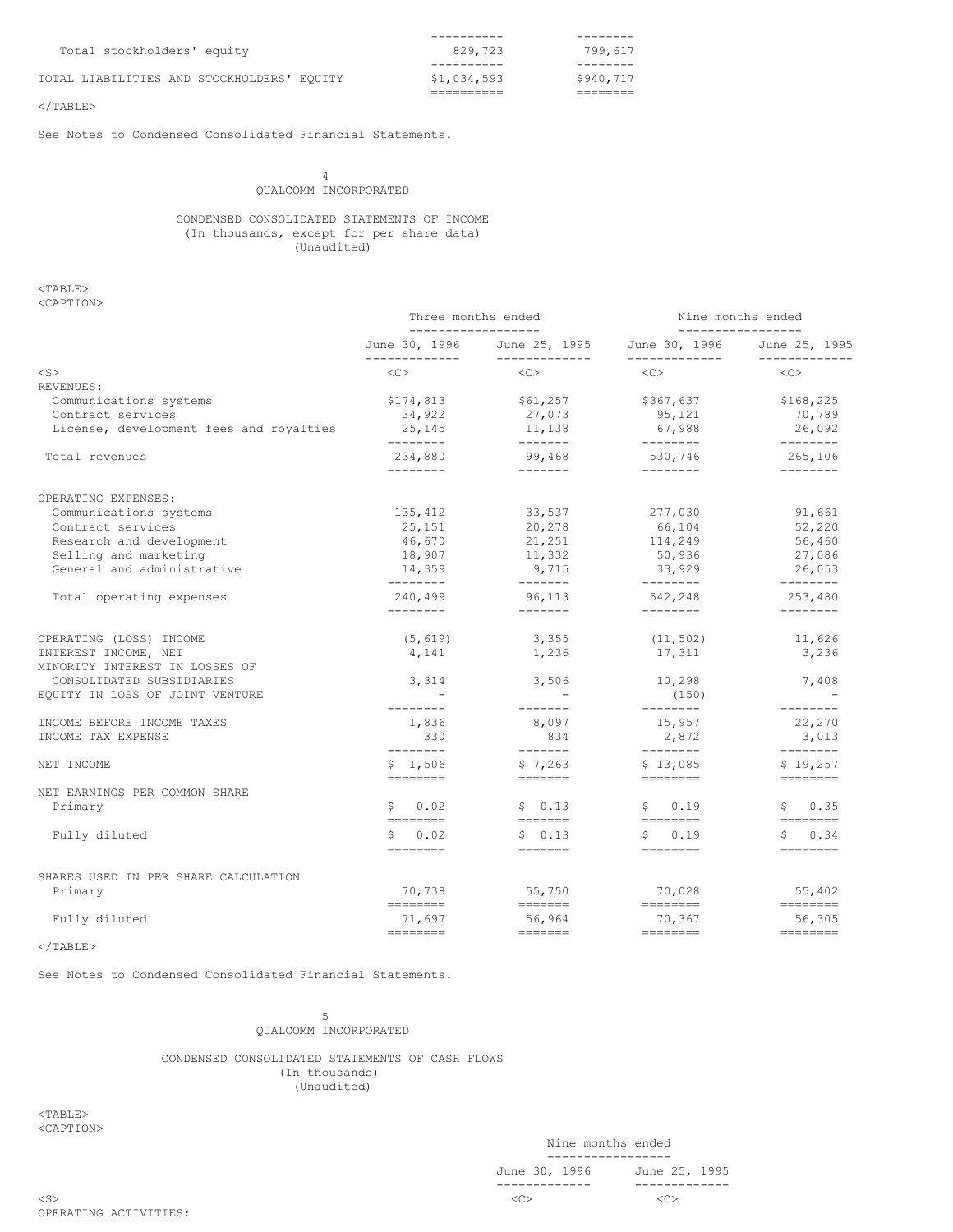| Net income<br>Depreciation and amortization<br>Minority interest in losses of consolidated subsidiaries<br>Equity in loss of joint venture                                                                                                                       | \$13,085<br>39,722<br>(10, 298)<br>150                                           | \$19,257<br>21,535<br>(7, 408)                                       |
|------------------------------------------------------------------------------------------------------------------------------------------------------------------------------------------------------------------------------------------------------------------|----------------------------------------------------------------------------------|----------------------------------------------------------------------|
| Increase (decrease) in cash resulting from changes in:<br>Accounts receivable<br>Inventories<br>Other assets<br>Accounts payable and accrued liabilities<br>Unearned revenue<br>Other liabilities                                                                | (110, 708)<br>(85, 716)<br>(12, 708)<br>58,072<br>2,206<br>(576)                 | (6, 476)<br>(16, 102)<br>(2, 195)<br>9,120<br>1,542<br>545           |
| Net cash (used) provided by operating activities                                                                                                                                                                                                                 | ----------<br>(106, 771)<br>----------                                           | $- - - - - - - -$<br>19,818<br>$- - - - - - - -$                     |
| INVESTING ACTIVITIES:<br>Issuance of note receivable (Note 4)<br>Collection of note receivable (Note 4)<br>Capital expenditures<br>Purchases of intangible assets<br>Purchases of investments<br>Maturities of investments<br>Investment in other entities       | (25,000)<br>9,602<br>(145, 680)<br>(3, 788)<br>(420, 092)<br>272,174<br>(6, 520) | (58, 679)<br>(2, 700)<br>(19, 015)<br>78,423<br>(11, 924)            |
| Net cash used in investing activities                                                                                                                                                                                                                            | -----------<br>(319, 304)<br>----------                                          | --------<br>(13, 895)<br>--------                                    |
| FINANCING ACTIVITIES:<br>Proceeds from sale/leaseback transaction<br>Principal payments under long-term debt<br>Proceeds from issuance of notes payable<br>Minority interest investment in consolidated subsidiary<br>Net proceeds from issuance of common stock | 10,248<br>(20, 463)<br>11,770<br>6,310<br>17,018<br>----------                   | (1, 033)<br>(2, 031)<br>6,126<br>3,499<br>7,715<br>$- - - - - - - -$ |
| Net cash provided by financing activities                                                                                                                                                                                                                        | 24,883<br>----------                                                             | 14,276<br>$- - - - - - - -$                                          |
| NET (DECREASE) INCREASE IN CASH AND CASH EQUIVALENTS                                                                                                                                                                                                             | (401, 192)                                                                       | 20,199                                                               |
| CASH AND CASH EQUIVALENTS AT BEGINNING OF PERIOD                                                                                                                                                                                                                 | 500,629<br>----------                                                            | 45,049<br>$- - - - - - - -$                                          |
| CASH AND CASH EQUIVALENTS AT END OF PERIOD                                                                                                                                                                                                                       | \$99,437<br>----------                                                           | \$65,248<br>$=$ ========                                             |

 $<$ /TABLE>

See Notes to Condensed Consolidated Financial Statements.

6 QUALCOMM INCORPORATED

### NOTES TO CONDENSED CONSOLIDATED FINANCIAL STATEMENTS

## NOTE 1 - BASIS OF PRESENTATION

The accompanying interim condensed consolidated financial statements have been prepared by QUALCOMM Incorporated (the "Company"), without audit, in accordance with the instructions to Form 10-Q and, therefore, do not necessarily include all information and footnotes necessary for a fair presentation of its financial position, results of operations and cash flows in accordance with generally accepted accounting principles. The condensed consolidated balance sheet at September 24, 1995, was derived from the audited consolidated balance sheet at that date which is not presented herein.

In the opinion of management, the unaudited financial information for the interim periods shown reflects all adjustments (which include only normal, recurring adjustments) necessary for a fair statement thereof. These condensed consolidated financial statements and notes thereto should be read in conjunction with the consolidated financial statements and notes thereto included in the Company's 1995 Annual Report on Form 10-K for the year ended September 24, 1995.

The preparation of financial statements, in conformity with generally accepted accounting principles, requires management to make estimates and assumptions that affect the reported amounts of assets and liabilities and disclosure of contingent assets and liabilities at the date of the financial statements and the reported amounts of revenues and expenses during the reporting period. Actual results could differ from these estimates.

The Company's consolidated financial statements include the assets, liabilities and results of operations of majority-owned subsidiaries. The ownership of the other interest holders is reflected as minority interest. The Company uses the equity method to account for ownership interests in partnerships and for investments in corporate entities in which it has voting interest of 20% to 50%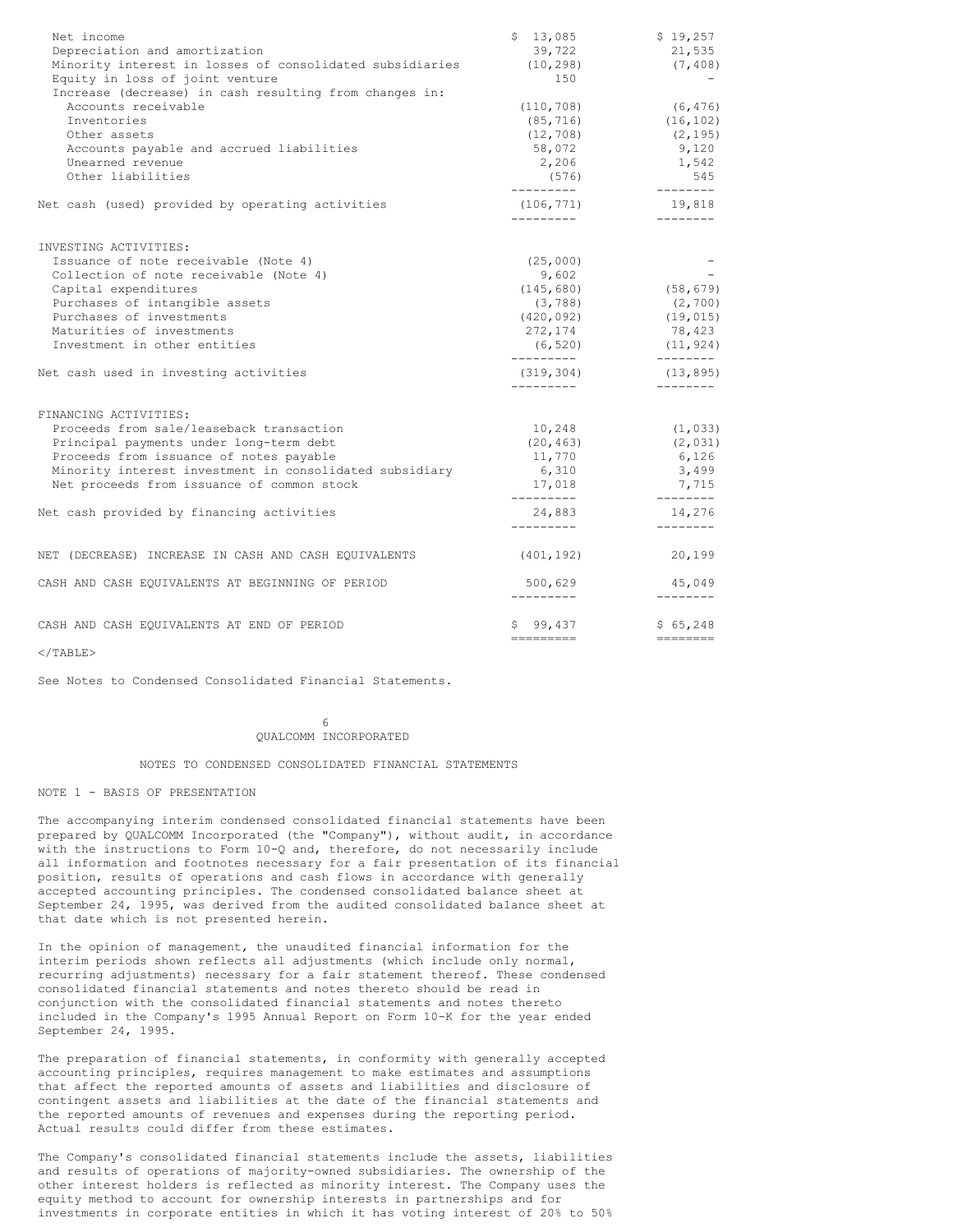or in which it otherwise exercises significant influence. Investments in corporate entities with less than 20% voting interest are generally accounted for under the cost method. All significant intercompany accounts and transactions have been eliminated.

Primary earnings per common share are calculated by dividing net income by the weighted average number of common shares and dilutive common stock equivalents using the treasury stock method. Fully diluted earnings per share reflect the dilutive effect of common stock equivalents at the higher of the average or the ending market price during the reporting period.

The Company operates and reports using a period ending on the last Sunday of each month. As a result of this practice, fiscal 1996 will include 53 weeks. The first three quarters of fiscal 1996 had 40 fiscal weeks of activity as compared to 39 fiscal weeks of activity during the first three quarters of fiscal 1995. The additional week of activity occurred in the first quarter of fiscal 1996.

The Company has not elected early adoption of Financial Accounting Standard No. 123 ("FAS 123") "Accounting for Stock-Based Compensation." FAS 123 becomes effective beginning with the Company's first quarter of fiscal year 1997, and will not have a material effect on the Company's financial position or results of operations. Upon adoption of FAS 123, the Company will continue to measure compensation expense for its stock-based employee compensation plans using the intrinsic value method prescribed by APB Opinion No. 25, "Accounting for Stock Issued to Employees" and will provide pro forma disclosures

7 of net income and earnings per share as if the fair value based method prescribed by FAS 123 had been applied in measuring compensation expense.

Operating results for interim periods are not necessarily indicative of operating results for an entire fiscal year.

NOTE 2 - COMPOSITION OF CERTAIN BALANCE SHEET CAPTIONS

# $<$ TABLE>

<CAPTION>

|                                              | June 30, 1996 | September 24, 1995 |
|----------------------------------------------|---------------|--------------------|
|                                              |               |                    |
| $<$ S $>$                                    | < <sub></sub> | <<                 |
| Accounts Receivable (in thousands):          |               |                    |
| Trade, net of allowance for doubtful         |               |                    |
| accounts of \$7,188 and \$2,853 respectively | \$154,907     | \$58,651           |
| Long-term contracts:                         |               |                    |
| Billed                                       | 12,796        | 7,882              |
| Unbilled, net of progress payments of        |               |                    |
| \$2,858 and \$1,780 respectively             | 20,051        | 13,602             |
| Other                                        | 5,686         | 2,598              |
|                                              |               |                    |
|                                              | \$193,440     | \$82,733           |
|                                              |               |                    |

## $\langle$ /TABLE>

Unbilled receivables represent costs and profits recorded in excess of amounts billable pursuant to contract provisions and are expected to be realized within one year. Progress payments increased \$1,078,000 and decreased \$2,670,000 during the first nine months of fiscal 1996 and 1995, respectively.

<TABLE> <CAPTION>

|                             | June 30, 1996       | September 24, 1995 |
|-----------------------------|---------------------|--------------------|
|                             |                     |                    |
| $<$ S $>$                   | $\langle C \rangle$ | < <sub></sub>      |
| Inventories (in thousands): |                     |                    |
| Raw materials               | \$91,091            | \$27,090           |
| Work-in-progress            | 22,471              | 7,922              |
| Finished goods              | 16,164              | 8,998              |
|                             |                     |                    |
|                             | \$129,726           | \$44,010           |
|                             |                     |                    |

# $\langle$ /TABLE>

NOTE 3 - DEBT

During the first quarter of fiscal 1996, the Company retired a \$20,000,000 note payable due to a bank with an original maturity date of April 2008. No gain or loss resulted from the prepayment.

In December 1995, QUALCOMM Personal Electronics ("QPE") entered into an agreement for the sale and leaseback of certain manufacturing equipment with a net book value of approximately \$10,248,000. There was no gain or loss realized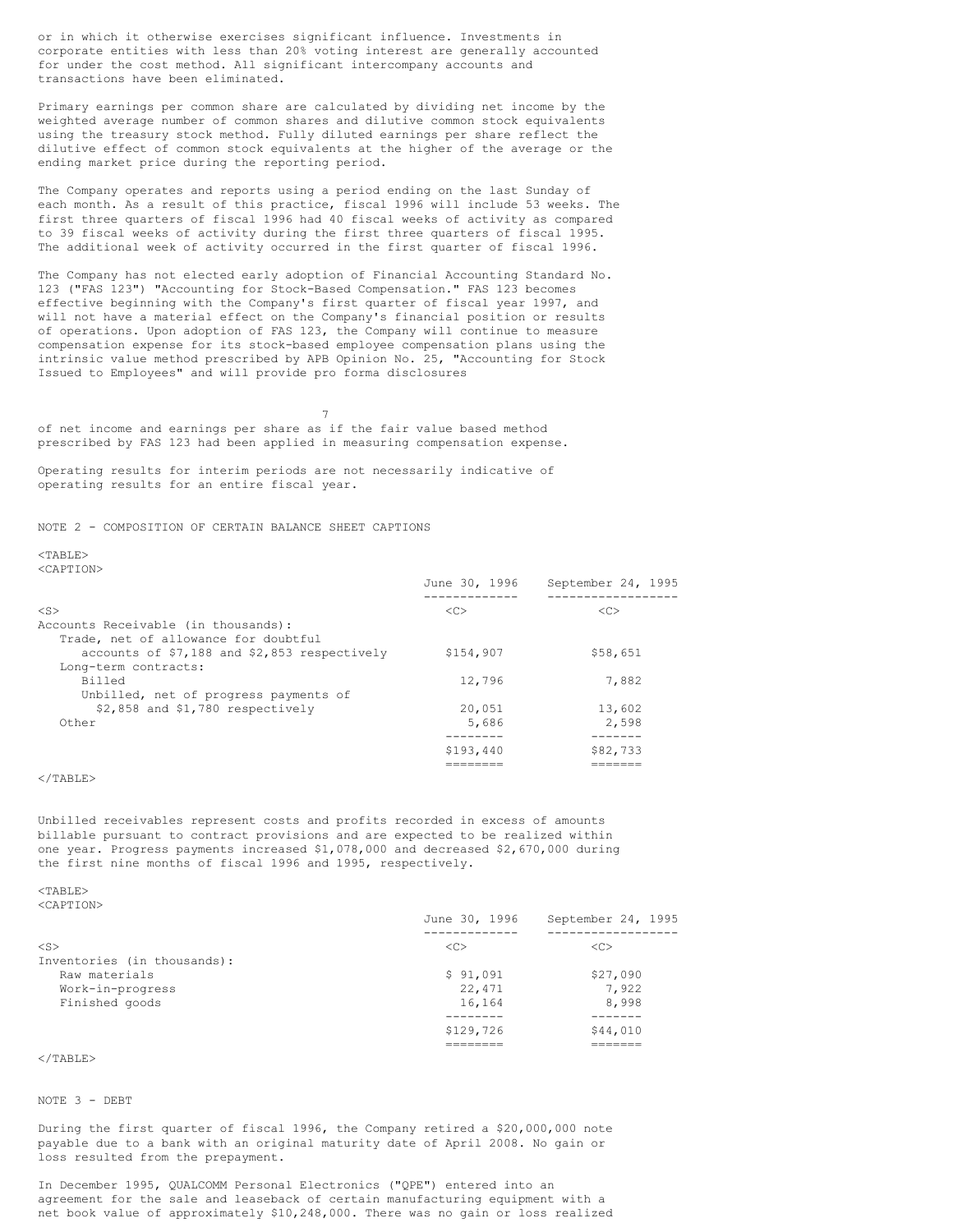as a result of the sale. The lease has a five year term and is non-recourse to the Company and the minority interest holder in QPE. The lease is classified as a capital lease in accordance with Statement of Financial Accounting Standards No. 13, "Accounting for Leases."

8

The following is a schedule of future minimum lease payments under the lease:

| $<$ TABLE><br><caption></caption>                |               |
|--------------------------------------------------|---------------|
| Fiscal years ending September 30, (in thousands) |               |
| $<$ S $>$                                        | < <sub></sub> |
| 1996                                             | Ŝ.<br>159     |
| 1997                                             | 2,342         |
| 1998                                             | 2,912         |
| 1999                                             | 2,912         |
| 2000                                             | 2,912         |
| Thereafter                                       | 728           |
|                                                  | ------        |
| Total minimum lease payments                     | 11,965        |
| Amounts representing interest                    | 1,717         |
|                                                  | -------       |
| Present value of net minimum payments            | 10,248        |
| Current portion at June 30, 1996                 | 1,148         |
|                                                  |               |
|                                                  | \$9,100       |

## $<$ /TABLE>

In July 1996, QPE completed negotiations on two bank credit facilities totaling, in the aggregate, \$200 million. The secured revolving credit facilities are non-recourse to the Company and the minority interest holder in QPE.

=======

#### NOTE 4 - COMMITMENTS AND CONTINGENCIES

#### INVESTMENTS AND OTHER COMMITMENTS

In November 1995, the Company paid \$5,000,000 to purchase 1,666,666 shares of Series B Common Stock and provided a \$25,000,000 short-term note receivable to NextWave Telecom Inc. ("NextWave"), a privately held company. As part of the share purchase, the Company also received warrants to buy 1,111,111 additional shares of Series B Common Stock at \$3.00 per share. During March 1996, the Company converted \$15,000,000 of the note receivable into 5,000,000 shares of Series B Common Stock. During June 1996, the Company collected \$9,602,000 of the short term note receivable and converted the remaining principal balance of \$398,000 into a 3 year promissory note convertible into 1,019,444 shares of Series C Common Stock. At June 30, 1996, the \$20,000,000 investment is included in other long-term assets and, as the Company holds less than 10% of NextWave's outstanding shares, it is accounting for its investment under the cost method. The Company expects its ownership percentage to decrease in the future as NextWave raises additional equity.

The Company has a 49% interest in the Loral/QUALCOMM Partnership, L.P. ("LQP"), a partnership with Loral Space & Communications LTD. LQP owns approximately 42% of LQSS, L.P., a limited partnership which has acquired an interest in Globalstar. Through the Company's ownership in LQP, the Company indirectly owns approximately 7.2% of Globalstar and accounts for its investments in these partnerships under the equity method. LQP may be obligated, subject to certain conditions, to purchase from another investor in Globalstar, an additional 197,500 shares of Globalstar for up to \$9,375,000, a price discounted from the price paid by such investor. Should LQP be required to purchase such investor's ownership interest, the Company's pro rata contribution may be as much as \$4,600,000.

During the second quarter of fiscal 1996, the Company guaranteed \$17,000,000 of certain vendor financing obligations of Globalstar (the "Vendor Financing Guarantee"). The Vendor Financing Guarantee will expire no later than March 1997. The Company also agreed to guarantee \$25,500,000 of borrowings under an existing bank financing agreement, which will expire in December 2000. Globalstar had not borrowed any funds under this bank financing agreement as of June 30, 1996. The amount of the Vendor Financing

9

Guarantee will decrease, dollar for dollar, if Globalstar borrows funds under the existing bank financing agreement.

The Company's remaining required funding to the Shinsegi Telecomm, Inc. ("Shinsegi") joint venture is expected to be approximately \$1,600,000 and will be invested upon proper request from Shinsegi.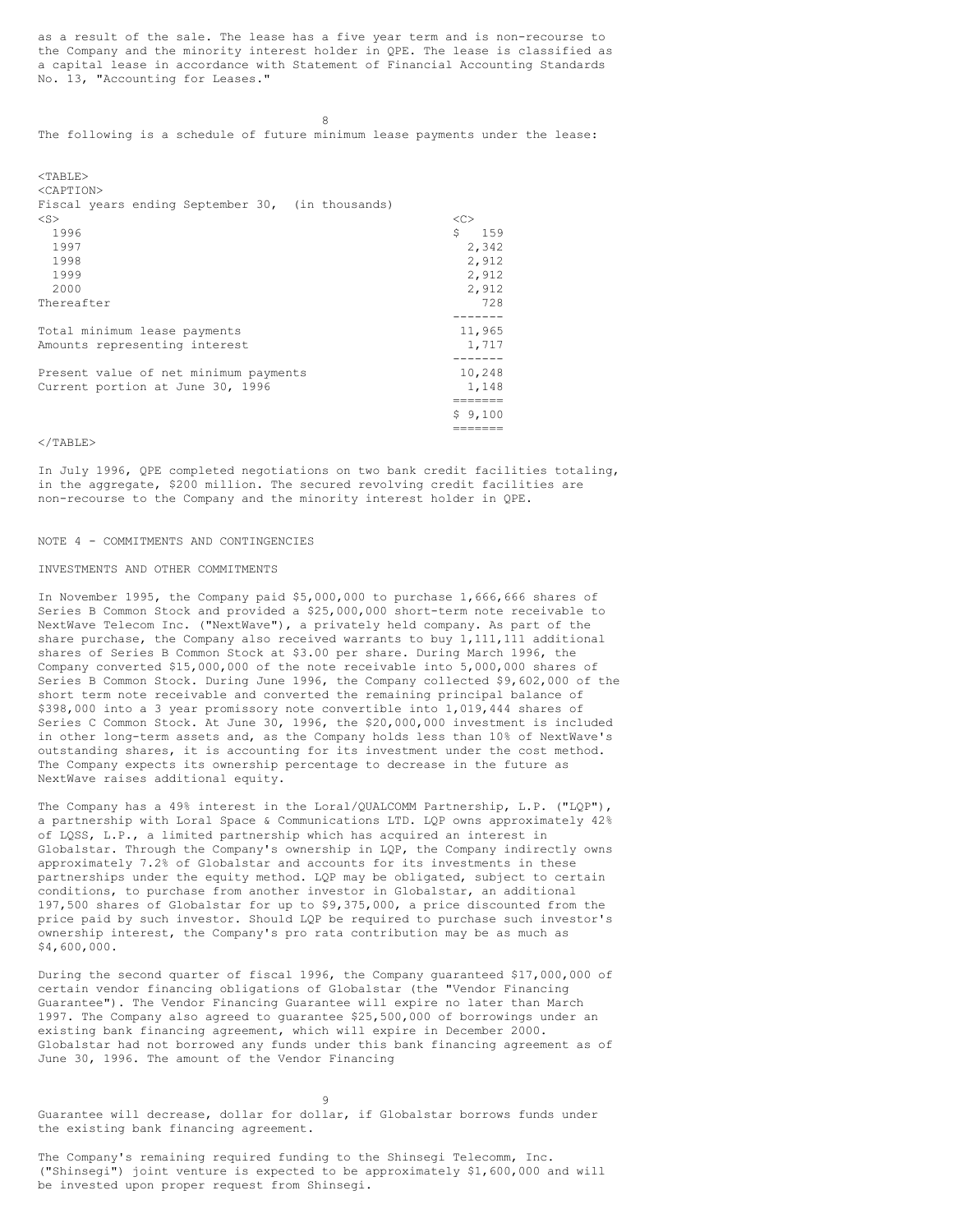#### OPERATING LEASES

In February 1996, QPE entered into an operating lease agreement under which manufacturing equipment may be leased under separate schedules, each with approximately five year terms. The lease agreement is non-recourse to the Company and the minority interest holder in QPE. Equipment under lease has both early and end of term purchase options. If the purchase options have not been exercised by the end of the lease term, QPE will be required to pay certain deficiency payments if proceeds from the sale of the equipment fall below specified amounts. The maximum amount of deficiency payments for equipment leased as of June 30, 1996 is approximately \$16,748,000. QPE accrues a pro-rata portion of the maximum deficiency payments in periodic rental expense on a straight-line basis over the lease term.

As of June 30, 1996, future rental payments under the leases, excluding the deficiency payments, from fiscal 1996 through 2001 are \$345,000, \$1,433,000, \$1,433,000, \$1,433,000, \$1,433,000, and \$358,000, respectively.

### PERFORMANCE GUARANTEES

The Company has entered into agreements to supply Code Division Multiple Access ("CDMA") equipment, certain of which provide for substantial performance guarantees. These guarantees are triggered by delivery dates and equipment performance criteria specified in the respective agreements. If the Company is unable to meet its performance obligations, the impact of the performance guarantees could amount to a significant portion of the contract value and could materially adversely affect product margins and the Company's results of operations.

#### PART I. FINANCIAL INFORMATION

## ITEM 2. MANAGEMENT'S DISCUSSION AND ANALYSIS OF RESULTS OF OPERATIONS AND FINANCIAL CONDITION

This information should be read in conjunction with the condensed consolidated financial statements and the notes thereto included in Item 1 of this Quarterly Report and the audited consolidated financial statements and notes thereto and Management's Discussion and Analysis of Results of Operations and Financial Condition for the year ended September 24, 1995 contained in the Company's 1995 Annual Report on Form 10-K.

Except for the historical information contained herein, the following discussion contains forward-looking statements that involve risks and uncertainties. The Company's actual results could differ materially from those discussed here. Factors that could cause or contribute to such differences include, but are not specifically limited to, timely product development, variation of royalty, license and other revenues, failure to satisfy performance obligations, difficulties in obtaining components needed for production of wireless equipment and changes in economic conditions of various markets the Company serves, as well as the other risks detailed in this section, and in the sections entitled Results of Operations and Liquidity and Capital Resources, and those discussed in the Company's Form 10-K for the year ended September 24, 1995.

#### OVERVIEW

10

QUALCOMM commenced operations in July 1985, initially providing contract research and development services and limited product manufacturing. In December 1988, the Company began shipping its two-way OmniTRACS mobile terminals and providing messaging services to its OmniTRACS system customers. The Company has also been involved in the development and commercialization of its proprietary Code Division Multiple Access ("CDMA") technology for digital wireless communication applications, including digital cellular, personal communications services ("PCS") and Wireless Local Loop ("WLL") applications and now is involved in production of its own products for those markets.

Domestically, the Company generates revenues from its OmniTRACS system by manufacturing and selling OmniTRACS terminals and related application software packages and by providing ongoing messaging and maintenance services to OmniTRACS users. The Company's OmniTRACS customers in the United States are primarily in the long haul trucking industry and use the system for two-way messaging and position tracking. The Company's software enables the interface of the OmniTRACS system with the customer's in-house computer systems, including various monitoring, reporting, tracking and operating applications. Internationally, the Company's revenues from the OmniTRACS system include license fees, sales of network equipment and terminals and fees from engineering support services. Messaging services are provided by service providers that operate network management centers for a region under licenses granted by the Company. Since the product's introduction the Company has shipped over 166,000 OmniTRACS units worldwide. The Company has implemented a pricing strategy on sales of its OmniTRACS products and services which, notwithstanding continued cost reduction programs, has resulted in a reduction of the margins of such products and services. Additionally, unfavorable market conditions that presently exist in the trucking industry have contributed to lower unit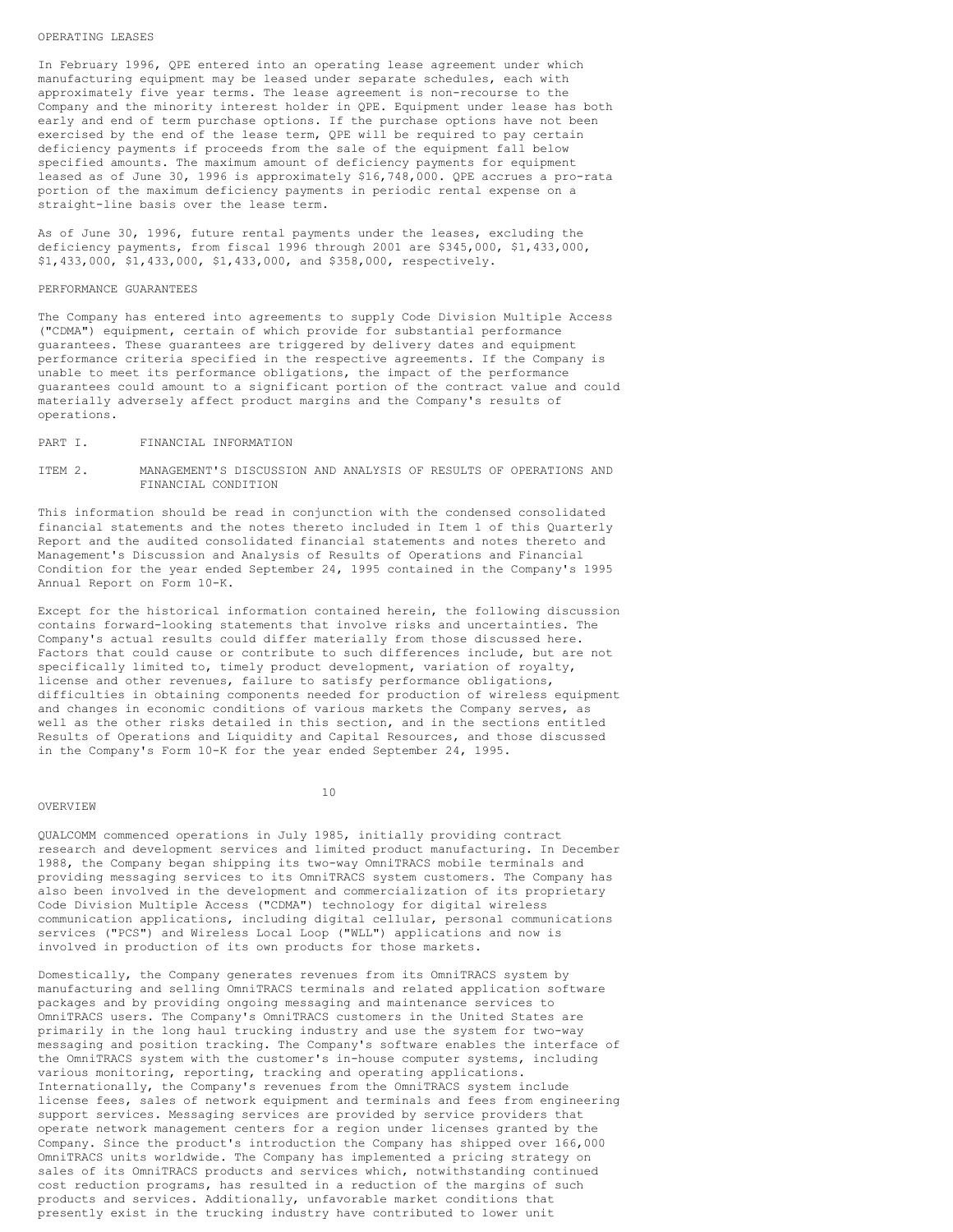shipments. These conditions are expected to continue to be a factor for the remainder of fiscal 1996 and may be a factor in future periods as well.

The Company's revenues generated from its proprietary CDMA technology have historically been derived primarily from license and development fees and contract agreements with domestic and international wireless communications equipment suppliers, service providers and research organizations. In fiscal 1996, the Company significantly increased sales of CDMA component and subscriber equipment. In the third quarter of fiscal 1996, the Company shipped approximately 125,000 subscriber units, primarily to Hong Kong and Korea where commercial CDMA networks are being deployed. In the future, the Company expects to derive revenues from the sale of CDMA subscriber and network equipment, the sale of CDMA chip sets and test equipment to licensees, and additional license fees and royalties from sales of CDMA equipment by the Company's licensees.

Although the Company expects to receive CDMA license and development fees (including royalties) from its existing agreements and may receive similar fees and royalties from new licensees, the amount and timing of these CDMA fees and royalties will depend on the extent to which and when the Company's CDMA technology is commercially implemented. Through the first three quarters of fiscal 1996, the Company has recognized significant license fees and royalties from licensees. However, license and development fees have fluctuated significantly on a sequential quarter basis. In the future, the Company expects to continue to experience considerable fluctuations in quarterly and yearly operating results due to variations in the amount and timing of CDMA fees and royalties. If the Company does not receive significant CDMA fees, and continues to incur high levels of research and development costs for its CDMA product development, the Company's results of operations could be materially adversely affected.

As the Company has commenced commercial sales of CDMA equipment and components in fiscal 1996, it has experienced and expects to continue to experience increased operating costs to support the growth in the Company's business. In the fiscal third quarter, operating costs were significantly higher, although operating costs as a percentage of revenue declined. The increase was primarily due to increased research and development expenditures. For the balance of fiscal 1996 and into fiscal 1997 the Company expects to

11

continue to make substantial investments in research and development of CDMA products and to increase sales and marketing expenses related to its CDMA products throughout the world. Further, the Company is currently incurring increasing costs to establish the field infrastructure and customer service organizations and systems for anticipated orders. Manufacturing costs associated with the production of initial commercial volumes of its CDMA equipment are expected to continue to be high as a percentage of the sales price for such products.

The timing and availability of commercial quantities of CDMA equipment provided by the Company and its licensees will significantly affect the extent to which and when the Company's CDMA technology is commercially implemented and will have an impact on the amount and timing of related revenues from fees and royalties from existing customers and any new licensees, as well as revenues from sales of network and subscriber equipment. Although the Company is a supplier of certain CDMA network and subscriber equipment, the Company expects that a major portion of the network and subscriber equipment that would be made commercially available would be supplied by the Company's licensees.

The Company has received orders for CDMA wireless communications equipment and components for delivery in fiscal 1996 and beyond and expects to receive additional orders in the future. Backlog and contracts subject to contingencies exceed \$1.3 billion for CDMA products. Included in backlog and contracts subject to contingencies are all customer commitments to purchase regardless of the scheduled delivery dates. Because some of these contracts are subject to contingencies and may be canceled without significant penalty, the total backlog and contracts subject to contingencies may not be indicative of future results.

Increasingly, customers in the industry are demanding substantial performance guarantees to protect against late delivery or failure to perform. The Company has entered into contracts which contain such performance guarantees. If the Company is unable to deliver equipment on the scheduled dates, the performance guarantees could have a material adverse effect on the Company and its results of operations.

In 1994, the Company entered into a strategic alliance with Northern Telecom ("Nortel"), under which Nortel has agreed to purchase a percentage of its CDMA requirements from the Company. In February 1996, the Company announced it will supply Nortel with 1900 MHz digital infrastructure equipment and RF services valued at approximately \$200 million, as part of Nortel's approximately \$1 billion award by Sprint Spectrum Limited Partners ("SSLP") formerly known as STV. The Company, through Nortel, has provided performance guarantees on the SSLP order. Revenue recognition of shipments to SSLP will not occur until commercial service is launched, currently planned for fiscal 1997.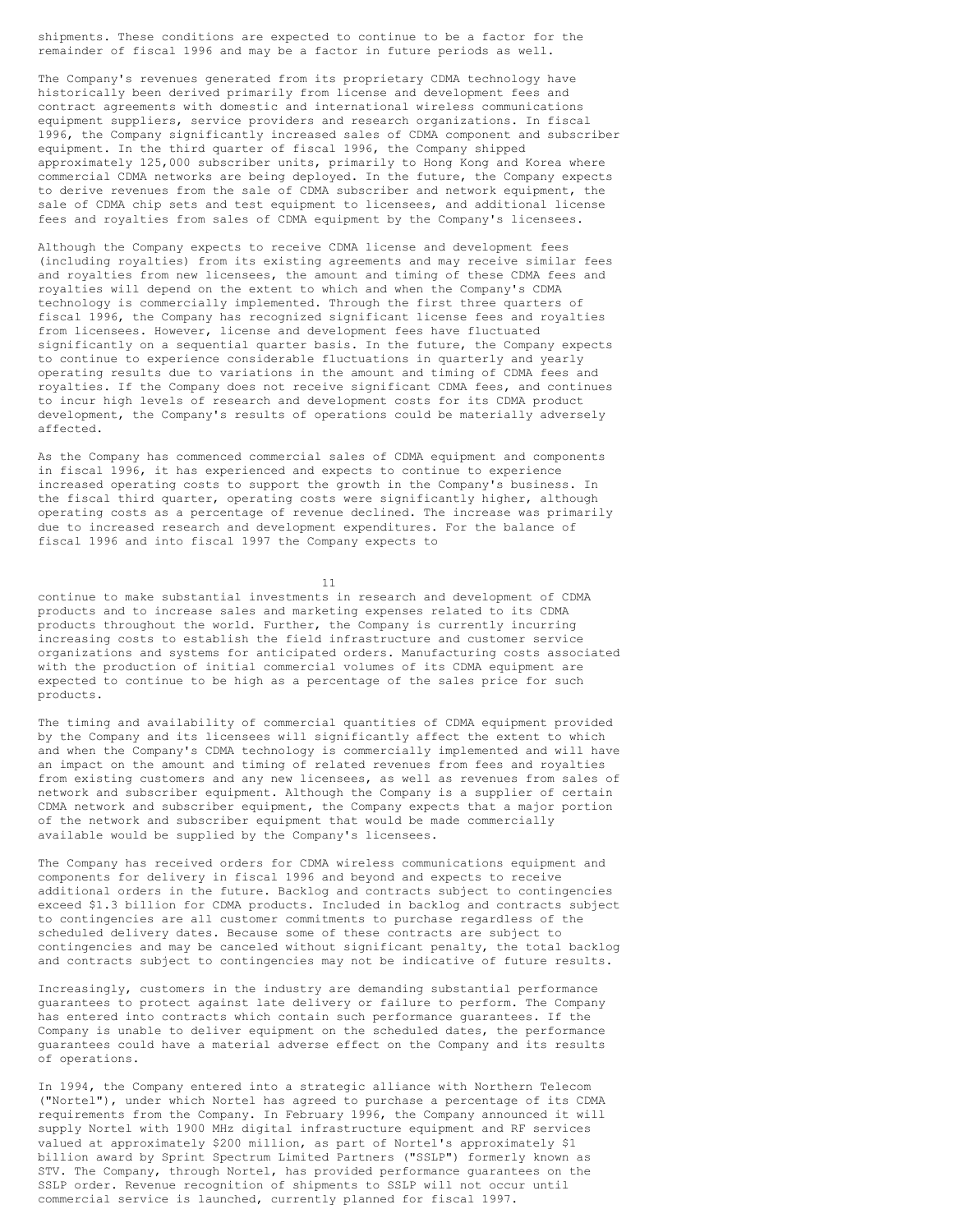In June 1996, SSLP and PrimeCo Personal Communications L.P. ("PrimeCo") announced awards approximating \$500 million and \$350 million respectively to QPE for CDMA subscriber equipment. QPE is the joint venture between the Company and SONY which will manufacture and sell the handsets. Shipments under the contract begin in 1996 and continue through 1998. Both agreements call for performance guarantees.

The Company has expanded its high volume manufacturing of CDMA products and is in the process of further expanding its manufacturing capacity. However, there can be no assurance that the Company will be able to manufacture quantities of its products at commercially acceptable costs in a timely manner to meet industry requirements. Any delays or difficulties in connection with the planned increase in manufacturing capacity or component supply could have a material adverse effect on the Company's business and results of operations. If the Company is unable to manufacture CDMA subscriber and infrastructure equipment at commercially acceptable costs, the Company's competitive position and the ability of the Company to achieve a profitable return on its investment could be adversely affected.

12

Certain wireless service providers are also requiring that the Company and other suppliers provide vendor financing related to sales of CDMA equipment for cellular, PCS and WLL applications. The Company is substantially smaller and has fewer resources than other suppliers of CDMA equipment and, consequently, its ability to provide vendor financing is more limited. Currently the Company does not have any credit facilities available to provide financing. An inability to provide sufficient vendor financing may impair the Company's ability to sell CDMA equipment. The amount of such vendor financing could become significant and, if not repaid, could have a material adverse effect on the Company's operating results.

Several of the critical products and services used in the Company's existing and proposed products, including Application Specific Integrated Circuits ("ASICs") and certain RF components used in the Company's CDMA products and certain custom and semi-custom Very Large Scale Integrated ("VLSI") circuits and other sophisticated electronic parts and major subassemblies of the OmniTRACS system, are currently available only from single or limited sources. The Company's reliance on these sole or limited source vendors involves certain risks, including the possibility of a shortage of certain key components and reduced control over delivery schedules, manufacturing capability, quality and costs. Business disruptions or financial difficulties of a sole or limited source supplier could materially and adversely impact the Company by increasing the cost of goods sold or reducing the availability of such components. While the Company believes that it could obtain necessary components from other manufacturers, an unanticipated change in the source of supply of these components could cause significant delays in the Company's shipment of CDMA and other Company products. In the event components supplied to the Company do not meet performance specifications and renders the Company's products noncompliant with customer specifications, the Company may be required to seek customer waivers of such performance specifications in order to meet committed product delivery dates. There can be no assurance the Company would be able to obtain any such waivers. The Company is currently experiencing delays in obtaining specification compliant RF components in quantities necessary to fully meet the increasing demand for the Company's CDMA subscriber equipment. The Company is working with its vendors to obtain commercial volumes of specification compliant components. Continued delays in the availability of these components could adversely affect the Company's ability to manufacture subscriber equipment in the volumes and within the time frames required by its customers, which could have a material adverse effect on the Company's operating results.

In March 1994, the Company entered into a four-year development agreement with Globalstar, to design and develop subscriber equipment and ground communications segments of the Globalstar system through 1998. The revenues from this contract are expected to be in excess of \$300 million. It is anticipated that Globalstar will require capital of approximately \$2.2 billion prior to full scale commercial implementation of the Globalstar system of which approximately \$1.4 billion has been raised to date. Such capital will be used, in part, to fund payment for the equipment to be developed by QUALCOMM. There can be no assurance that Globalstar will be successful in raising additional capital or that delays or technical or regulatory developments will not arise which could adversely affect Globalstar's ability to fund payment for development of such equipment from QUALCOMM and which could have a material adverse effect on QUALCOMM's business and results of operations.

During December 1995, the Company entered into its first Globalstar handset license with Orbitel Limited Communications, to design, develop, manufacture and sell dual-mode Globalstar/GSM user terminals.

The following table sets forth certain revenue and expense items as percentages of revenues: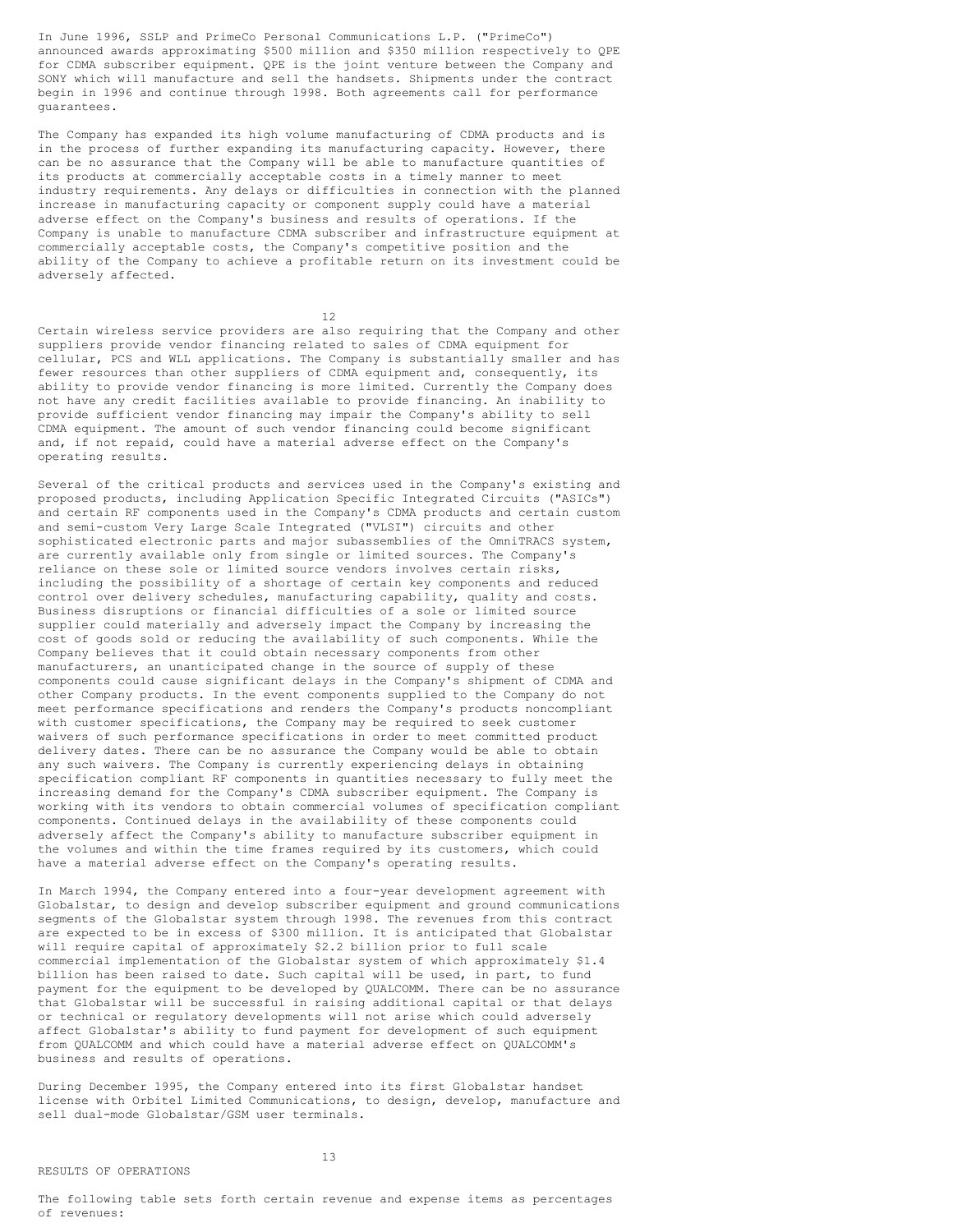#### $<$ TABLE> <CAPTION>

|                                                  | Three Months Ended<br>--------------- |                                              | Nine Months Ended                | -----------------                         |
|--------------------------------------------------|---------------------------------------|----------------------------------------------|----------------------------------|-------------------------------------------|
|                                                  |                                       | June 30, 1996 June 25, 1995<br>------------- | --------------                   | June 30, 1996 June 25, 1995<br>---------- |
| $<$ S $>$                                        | $<\infty$                             | <<                                           | $<<$ $>$                         | $<\infty$                                 |
| Revenues:                                        |                                       |                                              |                                  |                                           |
| Communications systems                           | 74%                                   | 62%                                          | 69%                              | 63%                                       |
| Contract services                                | 15                                    | 27                                           | 18                               | 27                                        |
| License and development fees                     | 11<br>$\frac{1}{2}$                   | 11<br>$\frac{1}{2}$                          | 13 <sup>7</sup><br>$\frac{1}{2}$ | 10<br>$- - -$                             |
| Total revenues                                   | 100%                                  | 100%                                         | 100%                             | 100%                                      |
|                                                  | $---$                                 | $---$                                        | $---$                            | $---$                                     |
| Operating expenses:                              |                                       |                                              |                                  |                                           |
| Communications systems                           | 58%                                   | 35%                                          | 52%                              | 35%                                       |
| Contract services                                | 11                                    | 20                                           | 12 <sup>°</sup>                  | 20                                        |
| Research and development                         | 20                                    | 21                                           | 22                               | 21                                        |
| Selling and marketing                            | 8                                     | 11                                           | 10 <sup>°</sup>                  | 10                                        |
| General and administrative                       | 5                                     | 10                                           | 6                                | 10                                        |
| Total operating expenses                         | $---$<br>102%                         | $---$<br>97%                                 | $---$<br>102%                    | $---$<br>96%                              |
|                                                  | $---$                                 | $---$                                        | $---$                            | $---$                                     |
| Operating income                                 | (2)                                   | 3                                            | (2)                              | 4                                         |
| Interest income (expense), net                   | 2                                     | $\mathbf{1}$                                 | $\overline{4}$                   | $\mathbf{1}$                              |
| Minority interest                                | $\mathbf{1}$<br>$---$                 | 4<br>$---$                                   | $\mathbf{1}$<br>$---$            | 3<br>$---$                                |
| Income before income taxes                       | $\mathbf{1}$                          | 8                                            | 3                                | 8                                         |
| Income tax benefit (expense)                     | $\Omega$                              | (1)                                          | $\mathbf{1}$                     | (1)                                       |
|                                                  |                                       | $---$                                        |                                  | $---$                                     |
| Net income                                       | 1 <sub>8</sub>                        | 7%                                           | 2.8<br>$- - -$                   | $7\%$                                     |
| Communications systems costs as a                |                                       |                                              |                                  |                                           |
| percentage of communications<br>systems revenues | 77%                                   | 55%                                          | 75%                              | 54%                                       |
| Contract services costs as a percentage          |                                       |                                              |                                  |                                           |
| of contract services revenues                    | 72%                                   | 75%                                          | 69%                              | 74%                                       |

 $<$ /TABLE>

Total revenues for the third quarter of fiscal 1996 were \$234.9 million, an increase of \$135.4 million or 136% compared to total revenues of \$99.5 million for the third quarter of fiscal 1995. Total revenues for the first nine months of fiscal 1996 were \$530.7 million, an increase of 100% over total revenues of \$265.1 million for the first nine months of fiscal 1995. Revenue growth for the third quarter and first nine months of fiscal 1996 was primarily due to significant growth in CDMA subscriber equipment and ASIC chip sales, higher CDMA license and development fees, and increased contract service revenues from the Company's development agreement with Globalstar.

Communications systems revenues which consisted primarily of product and service revenues from the sale of the Company's OmniTRACS system, sales of CDMA subscriber and infrastructure equipment and ASIC sales to CDMA licensees and service providers were \$174.8 million, an increase of \$113.6 million or 185% over the third quarter in fiscal 1995. For the first nine months of fiscal 1996, communications systems revenues were \$367.6 million, a 119% increase compared to revenues of \$168.2 million for the same period in fiscal 1995. Significant growth in revenues for the quarter and the first nine months were primarily attributable to shipments of CDMA subscriber equipment and ASIC chip sales. For the first nine months of fiscal 1996, OmniTRACS revenue growth was attributable to increased international unit sales and higher domestic messaging revenues but was partially offset by a decline in domestic unit sales.

14

Contract services revenues totaled \$34.9 million in the third quarter of fiscal 1996 or 15% of total revenues, compared to \$27.1 million or 27% of total revenues for the third quarter of fiscal 1995. Contract services revenues for the first nine months of fiscal 1996 increased to \$95.1 million from \$70.8 million for the same period in fiscal 1995, an increase of 34%. The increase of \$7.8 million for the quarter and \$24.3 million for the first nine months resulted from the development agreement with Globalstar.

License and development fees for the third quarter of fiscal 1996 increased to \$25.1 million or 11% of total revenues from \$11.1 million or 11% of total revenues for the third quarter of the prior fiscal year. License and development fees for the first nine months of fiscal 1996 were \$68.0 million, compared to \$26.1 million for the same period in fiscal 1995. In the third quarter of fiscal 1996, new CDMA license fees were generated from two subscriber agreements signed with Kenwood Corporation and Siemens Rolm Communications Inc., and an ASIC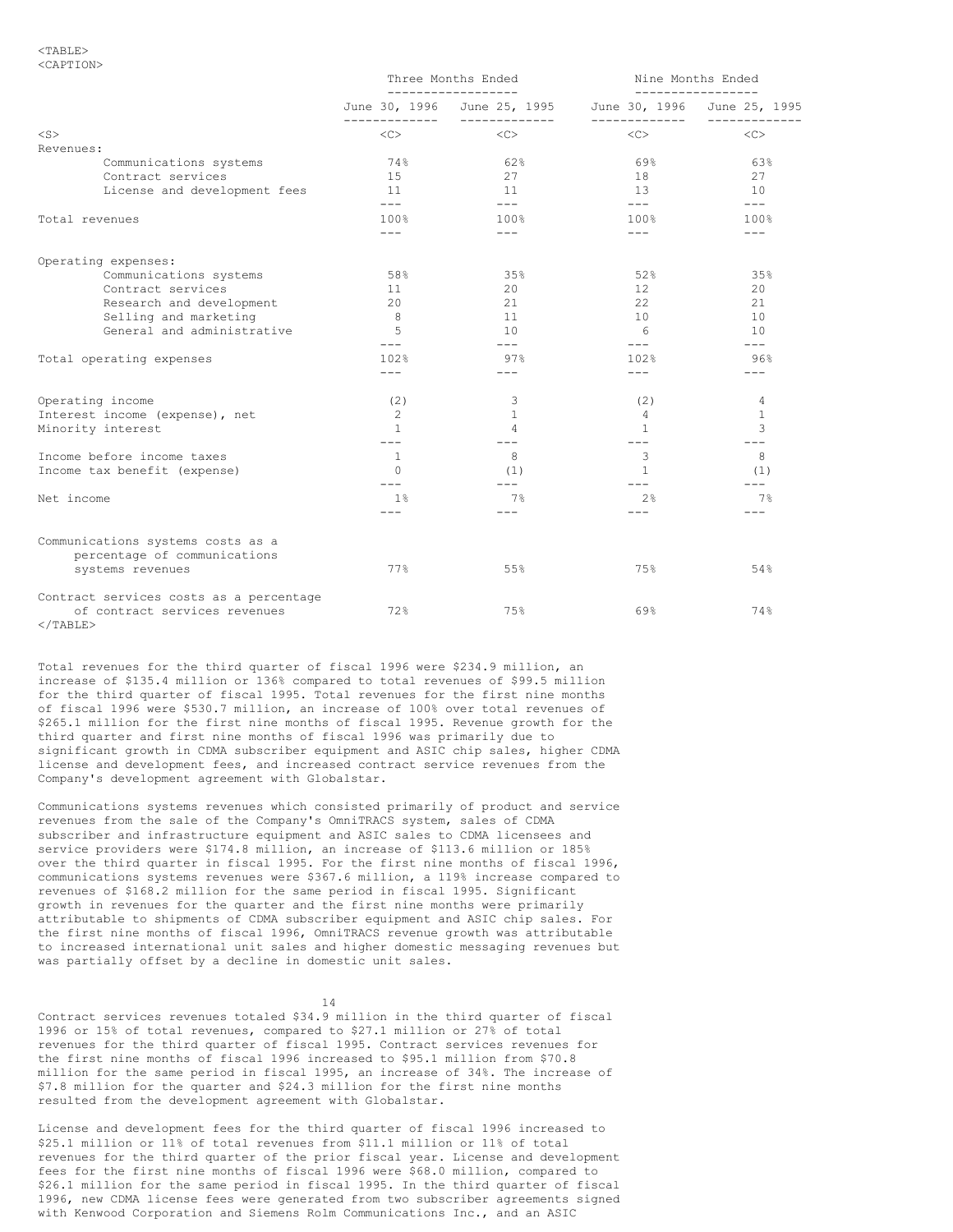license agreement, as well as additional licenses, fees and royalties from existing and new licensees. The Company expects to continue to experience considerable fluctuations in quarterly and yearly operating results in the future due to variations in the amount and timing of receipt of CDMA license fees and royalties.

Communications systems costs were \$135.4 million or 77% of communications systems revenues for the third quarter of fiscal 1996, compared to \$33.5 million or 55% of communications systems revenues for the same period in the prior fiscal year. For the first nine months of fiscal 1996, communications systems costs were \$277.0 million or 75% of communications systems revenues, compared to \$91.7 million or 54% of communications systems revenues for the same period in fiscal 1995. The increase in communications systems costs as a percentage of communications systems revenues was primarily due to start-up costs associated with the manufacturing of CDMA subscriber, infrastructure and ASIC products and increasing volumes of CDMA subscriber and ASIC products which generate lower margins. In addition, OmniTRACS contributed to the increased cost as a percentage of revenues, as domestic margins were affected by lower average prices. The Company expects both of these trends will continue into fiscal 1997.

Contract services costs were \$25.2 million or 72% of contract services revenues for the third quarter of fiscal 1996, compared to \$20.3 million or 75% of contract services revenues for the third quarter of fiscal 1995. Contract services costs for the first nine months of fiscal 1996 were \$66.1 million or 69% of contract services revenues, compared to \$52.2 million or 74% of contract services revenues for fiscal 1995. The dollar increase and the percentage decrease in contract services costs as a percentage of contract services revenues was primarily related to the significant growth of the Globalstar development contract.

Research and development expenses were \$46.7 million or 20% of revenues for the third quarter of fiscal 1996, compared to \$21.3 million or 21% of revenues for the third quarter of fiscal 1995. For the first nine months of fiscal 1996, research and development costs were \$114.2 million or 22% of revenues, compared to \$56.5 million or 21% of revenues for the first nine months of fiscal 1995. The dollar increase was attributed primarily to increased efforts towards the deployment of commercial CDMA infrastructure and subscriber equipment in 1996. Also contributing to the dollar growth were significant efforts related to CDMA ASIC development and continued OmniTRACS product development.

Selling and marketing expenses were \$18.9 million or 8% of total revenues for the third quarter fiscal 1996, compared to \$11.3 million or 11% of total revenues for the same quarter last year. For the first nine months of fiscal 1996, selling and marketing expenses were \$50.9 million or 10% of revenues, compared to \$27.1 million or 10% of revenues for the same period in fiscal 1995. The dollar increase in selling and marketing expenses for the quarter and the nine months was due primarily to significant growth in personnel and other marketing expenses primarily related to the introduction of CDMA products in the domestic and international marketplace. Other marketing expense growth included trade shows, commissions, advertising and the establishment of foreign offices.

General and administrative expenses were \$14.4 million or 5% of total revenues for the third quarter of fiscal 1996, compared to \$9.7 million or 10% of total revenues for the third quarter of fiscal 1995. General

15

and administrative expenses for the first nine months of fiscal 1996 were \$33.9 million or 6% of revenues, compared to \$26.1 million or 10% of revenues for the same period in fiscal 1995. The dollar increase in the first nine months of the fiscal year was primarily due to additional personnel and associated overhead costs necessary to support the overall growth in the Company's operations.

Interest income was \$4.8 million during the third quarter of fiscal 1996, compared to \$1.5 million in the third quarter of fiscal 1995. For the first nine months of fiscal 1996, interest income was \$19.4 million compared to \$4.8 million for the same period in fiscal 1995. The increase in the third quarter and for the first nine months in fiscal 1996 was due to the public offering proceeds received in August 1995.

The minority interest reflects SONY's 49% share in the loss of QPE, a joint venture consolidated in the Company's financial statements.

Income tax expense was \$.3 million during the third quarter of fiscal 1996 representing a decrease of \$.5 million as compared to the third quarter of fiscal 1995. Income tax expense was \$2.9 million for the first nine months of fiscal 1996 compared to \$3.0 million for fiscal 1995. Fiscal 1996 taxes were favorably impacted by incorporation of additional tax losses from the guarantee of Globalstar vendor financing obligations. In fiscal 1995, income taxes for the first nine months were positively impacted \$3.0 million by recognition of deferred tax assets that satisfy the "more likely than not" criteria for realization established by FAS 109.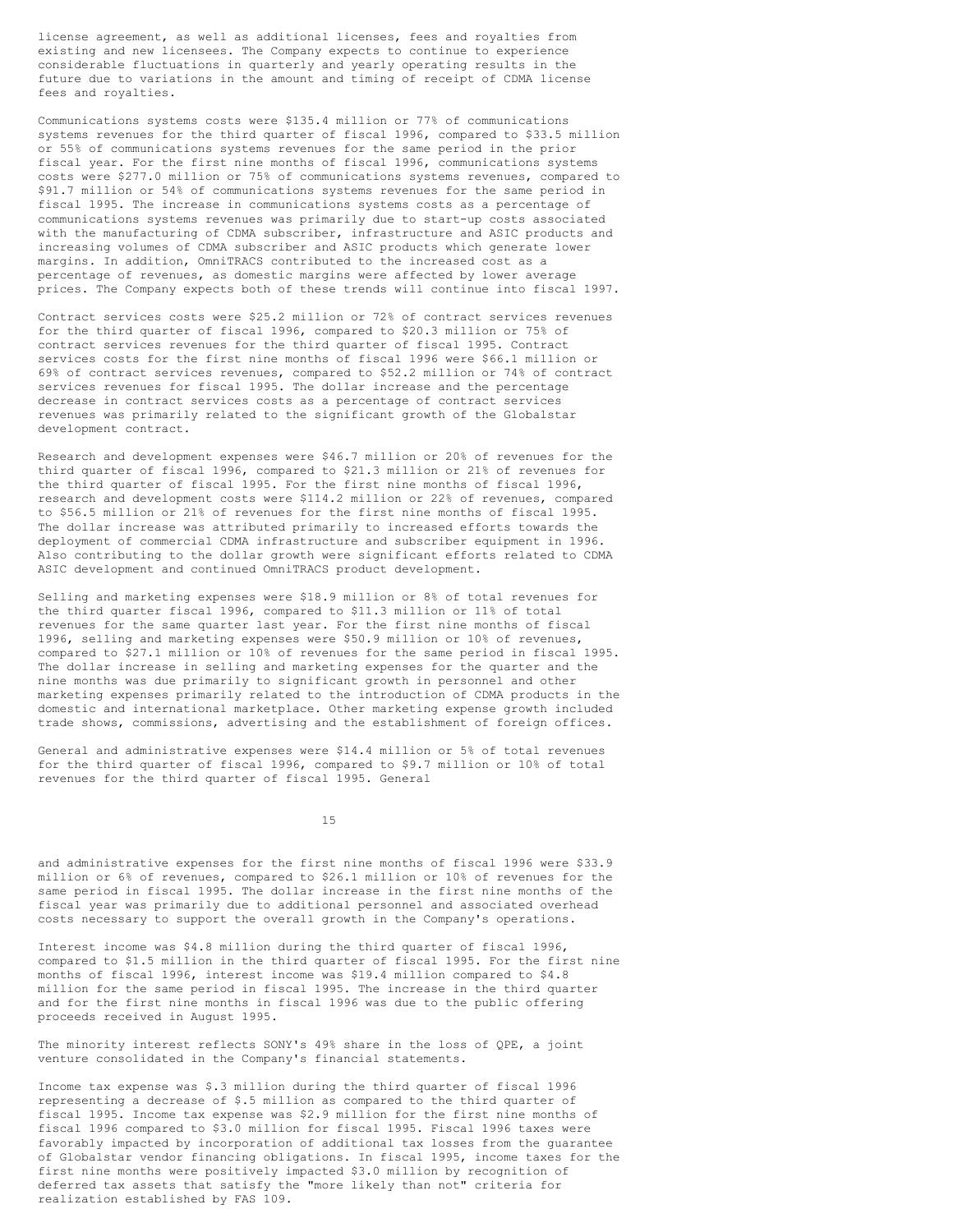#### LIQUIDITY AND CAPITAL RESOURCES

The Company anticipates that the cash and cash equivalents and investment balances of \$325.7 million at June 30, 1996, including interest earned thereon, will be used to fund working capital requirements related to the expansion of its operations, which includes increases in manufacturing capacity and facilities expansion, including construction or purchase of new buildings. Funds will also be used to support the continued development and deployment of the Company's CDMA technology and products for cellular, PCS and WLL applications, investment in joint ventures, equipment vendor financing, the acquisition of capital equipment and continued expansion of facilities. In addition, the Company may also invest in companies whose products or services complement or support the Company's manufacturing and supply capabilities or whose products or services complement or enhance the Company's current or future product or service offerings.

In the nine months of fiscal 1996, \$106.8 million in cash was used by operations, compared to \$19.8 million provided by operations in the nine months of fiscal 1995. The increase in cash used by operations was primarily due to significant increases in net working capital requirements including inventories and accounts receivable. Inventories were \$69.6 million higher due primarily to increased procurement of components necessary to support the significant CDMA product manufacturing ramp-up. The growth in receivables was due primarily to the increase of revenues.

Investments in capital expenditures, intangible assets and other entities totaled \$156.0 million in the first nine months of fiscal 1996, compared to \$73.3 million in the same period of fiscal 1995. Significant components in the first nine months of fiscal 1996 consisted of the purchase of \$145.7 million of capital assets, the purchase of intangible assets of \$3.8 million and the investment of \$6.5 million in entities in which the Company holds less than a 50% interest. In the first nine months of fiscal 1996, the Company purchased a manufacturing and research facility for approximately \$31.5 million. In addition, capital expenditures were higher due to the construction of a new engineering facility, increased building improvements relating primarily to the new manufacturing and research facility, and higher computer, machinery and equipment expenditures. Also, in the third fiscal quarter the Company has commenced construction of a 177,000 square foot manufacturing facility in San Diego which will be dedicated to the production of infrastructure equipment.

16

The Company had originally provided \$30 million in financing to NextWave in connection with their plans to bid on PCS licenses in the recently completed C-block auctions conducted by the FCC. The financing originally consisted of \$5 million of equity and \$25 million in a convertible secured loan. Funds used for the financing were primarily derived from the public offering made in August 1995. As part of the transaction, NextWave has committed to purchase a portion of its PCS infrastructure and subscriber equipment requirements from the Company. In March 1996, the Company increased its equity stake to \$20 million by converting \$15 million of the convertible secured loan balance to equity. Of the remaining \$10 million loan, \$9.6 million was repaid in the fiscal third quarter and \$.4 million was converted into a three-year note with an equity conversion option. The Company holds less than 10% of NextWave's outstanding shares and is accounting for its investment under the cost method. The Company expects its ownership percentage to decrease in the future as NextWave raises additional equity. See Note 4.

In the first nine months of fiscal 1996, the Company's financing activities provided net cash of \$24.9 million compared to \$14.3 million in the first half of fiscal 1995. The first nine months of fiscal 1996 included proceeds from the sale and lease back of manufacturing equipment to QPE, additional contributions received from SONY related to the QPE joint venture, and the issuance of common stock under the Company's stock option and employee stock purchase plan, which were partially offset by the retirement of the \$20 million note on the San Diego Design Center. Net cash provided in the first nine months of fiscal 1995 were primarily related to additional contributions received from SONY related to the QPE joint venture, and the issuance of common stock under the Company's stock option and employee stock purchase plan.

In July 1996, QPE completed negotiations on two bank credit facilities totaling, in the aggregate, \$200 million. The secured revolving credit facilities are non-recourse to the Company and the minority interest holder in QPE.

The Company is continually evaluating potential strategic alliances with U.S. and international companies for further commercialization of its CDMA technology for cellular, PCS and WLL applications worldwide.

The actual amount and timing of working capital and capital equipment expenditures that the Company may incur in future periods may vary significantly. This will depend upon numerous factors, including the extent and timing of the commercial deployment of the Company's CDMA technology in the U.S. and worldwide, investments in ventures or other forms of strategic alliances, the requirement to provide CDMA vendor financing, the growth in personnel and related facility expansion and the increase in manufacturing capacity.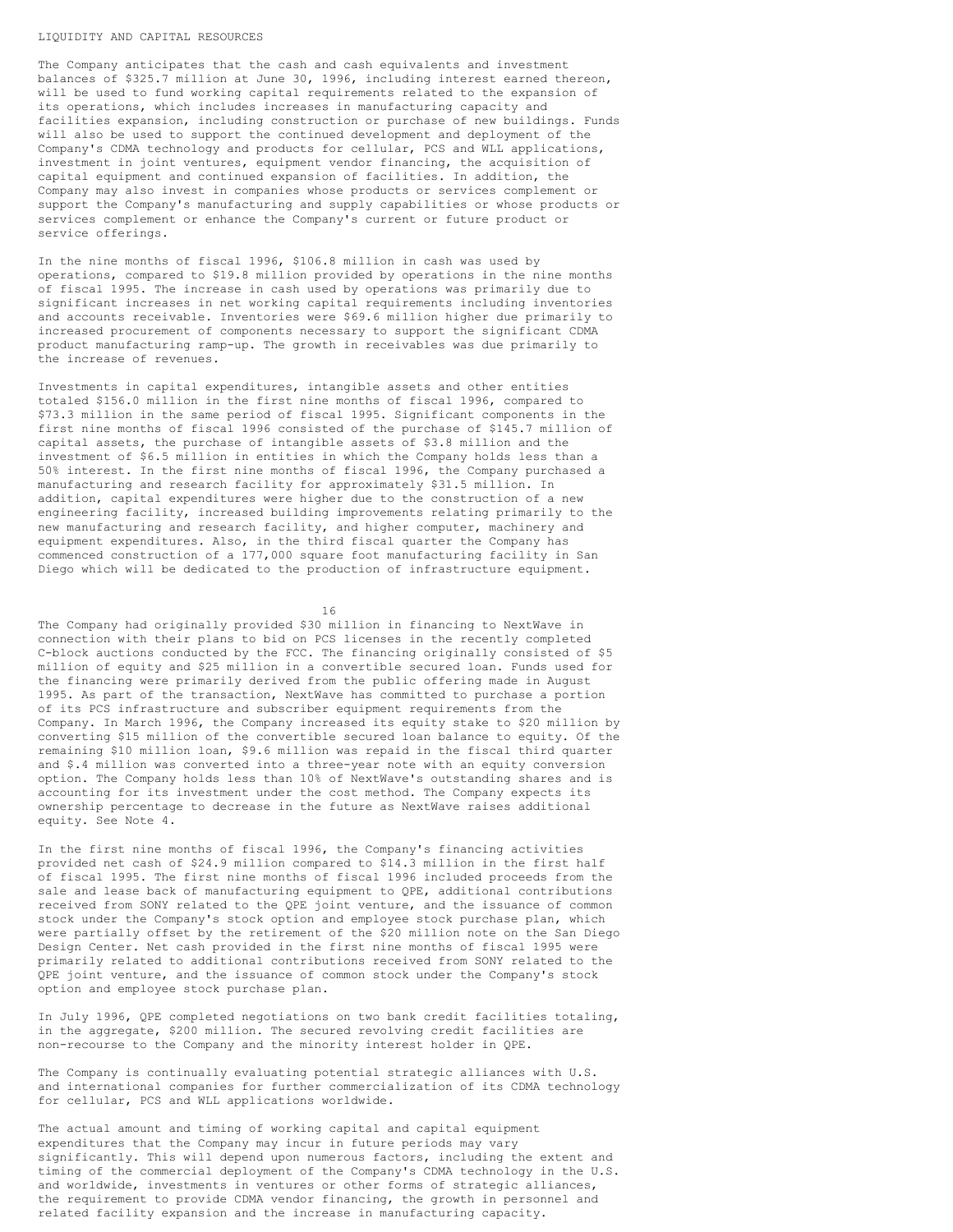The Company may need additional capital which may be derived through additional debt or equity financing, or through other sources. There can be no assurances such capital will be available or, if available, that it will be on acceptable terms.

17

PART II - OTHER INFORMATION Item 1. Legal Proceedings See Note 5 of Notes to Condensed Consolidated Financial Statements. Item 2. Changes in Securities Not applicable. Item 3. Defaults Upon Senior Securities Not applicable. Item 4. Submission of Matters to a Vote of Security Holders None. Item 5. Other Information Not applicable. Item 6. Exhibits and Reports on Form 8-K (a) Exhibit 11.1-Computation of Earnings Per Share (b) Reports on Form 8K No reports on Form 8-K have been filed during the quarter for which this report is filed.

18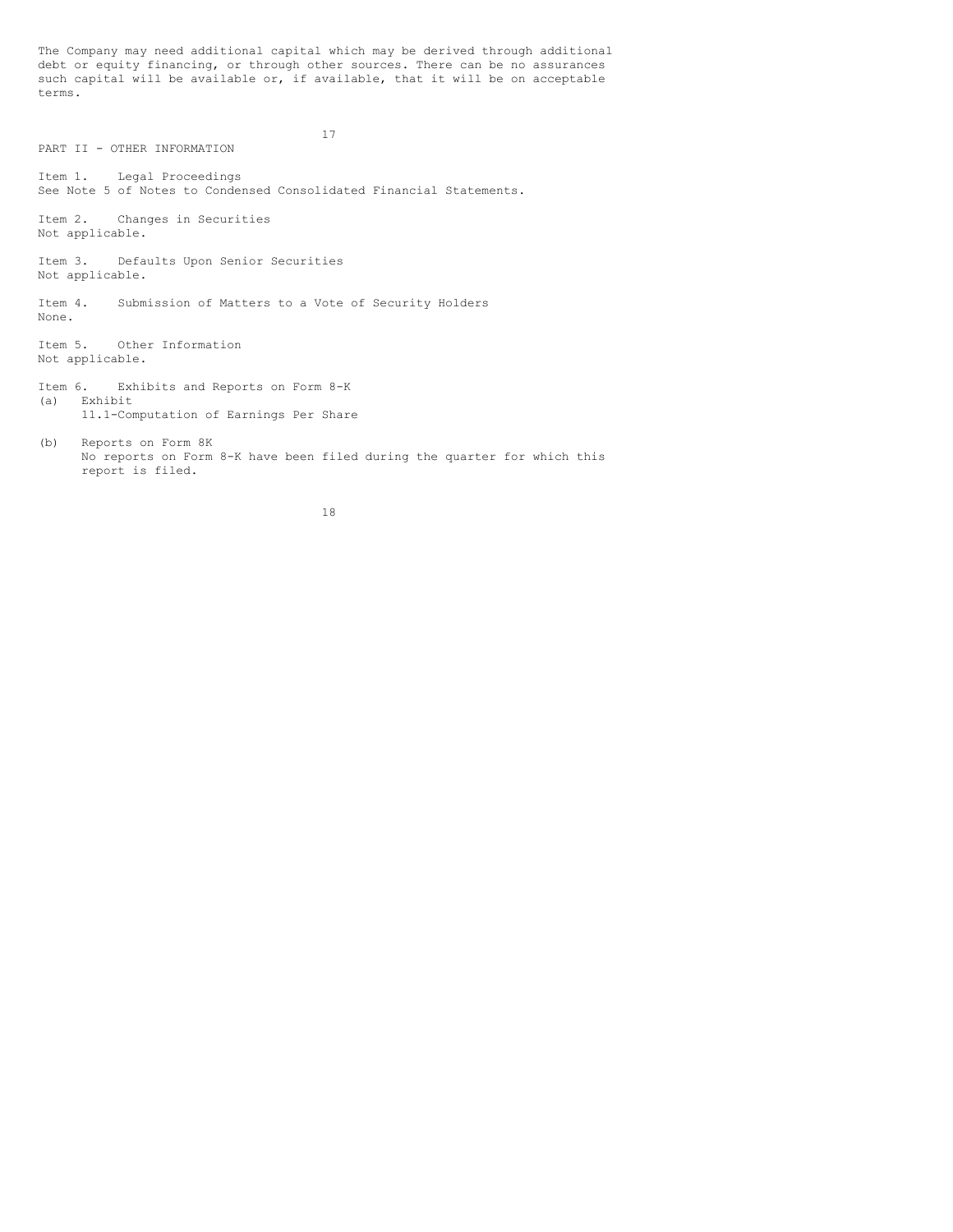## QUALCOMM INCORPORATED

## COMPUTATION OF EARNINGS PER SHARE (In thousands, except per share amounts)

## <TABLE> <CAPTION>

| SUAPTIUN2                                                                   | Three months ended<br>June 30, 1996 June 25, 1995 June 30, 1996 June 25, 1995 |                                                                                                                                                                                                                                                                                                                                                                                                                                                                                                                                                                                           | Nine months ended              |                 |
|-----------------------------------------------------------------------------|-------------------------------------------------------------------------------|-------------------------------------------------------------------------------------------------------------------------------------------------------------------------------------------------------------------------------------------------------------------------------------------------------------------------------------------------------------------------------------------------------------------------------------------------------------------------------------------------------------------------------------------------------------------------------------------|--------------------------------|-----------------|
| $<$ S $>$<br>NET INCOME (1)                                                 |                                                                               | $\langle C \rangle$ $\langle C \rangle$<br>$$1,506$ $$7,263$ $$13,085$ $$19,257$<br>------- - ------                                                                                                                                                                                                                                                                                                                                                                                                                                                                                      | $\langle C \rangle$            | < <c></c>       |
| WEIGHTED AVERAGE NUMBER OF<br>COMMON SHARES OUTSTANDING                     |                                                                               | 65,738 52,157                                                                                                                                                                                                                                                                                                                                                                                                                                                                                                                                                                             | 65, 252                        | 51,875          |
| COMMON STOCK EQUIVALENT SHARES (2)                                          | --------                                                                      | $5,000$ 3,593                                                                                                                                                                                                                                                                                                                                                                                                                                                                                                                                                                             | 4,776 3,527<br>$- - - - - - -$ | $- - - - - - -$ |
| TOTAL NUMBER OF SHARES FOR<br>COMPUTING PRIMARY EARNINGS<br>PER SHARE       |                                                                               | 70,738 55,750                                                                                                                                                                                                                                                                                                                                                                                                                                                                                                                                                                             | 70,028                         | 55,402          |
| INCREMENTAL SHARES FOR COMPUTING<br>FULLY DILUTED EARNINGS PER SHARE (3)    | 959                                                                           | 1,214                                                                                                                                                                                                                                                                                                                                                                                                                                                                                                                                                                                     | 339                            | 903             |
| TOTAL NUMBER OF SHARES FOR<br>COMPUTING FULLY DILUTED<br>EARNINGS PER SHARE |                                                                               | 71.697 56.964 70.367 56.305<br>$\begin{tabular}{ll} \multicolumn{3}{l}{{\color{red}\boldsymbol{=}}} & \multicolumn{3}{l}{\color{blue}\boldsymbol{=}} & \multicolumn{3}{l}{\color{blue}\boldsymbol{=}} & \multicolumn{3}{l}{\color{blue}\boldsymbol{=}} & \multicolumn{3}{l}{\color{blue}\boldsymbol{=}} & \multicolumn{3}{l}{\color{blue}\boldsymbol{=}} & \multicolumn{3}{l}{\color{blue}\boldsymbol{=}} & \multicolumn{3}{l}{\color{blue}\boldsymbol{=}} & \multicolumn{3}{l}{\color{blue}\boldsymbol{=}} & \multicolumn{3}{l}{\color{blue}\boldsymbol{=}} & \multicolumn{3}{l}{\color$ |                                |                 |
| PRIMARY EARNINGS PER SHARE                                                  | 50.02                                                                         | \$0.13                                                                                                                                                                                                                                                                                                                                                                                                                                                                                                                                                                                    | 50.19                          | \$0.35          |
| FULLY DILUTED EARNINGS PER SHARE (4)<br>$<$ /TABLE>                         | \$0.02                                                                        | \$0.13                                                                                                                                                                                                                                                                                                                                                                                                                                                                                                                                                                                    | \$0.19                         | 50.34           |

- -----------------------------------

(1) The Company's fiscal quarter ended on the last Sunday of June.

(2) Includes outstanding options and warrants for common stock.

- (3) The incremental shares for fully diluted earnings per share reflects the dilutive effect of stock options and warrants at the higher of the average or ending market price during the reporting period.
- (4) This calculation is submitted in accordance with Regulation S-K item 601(b) (11).